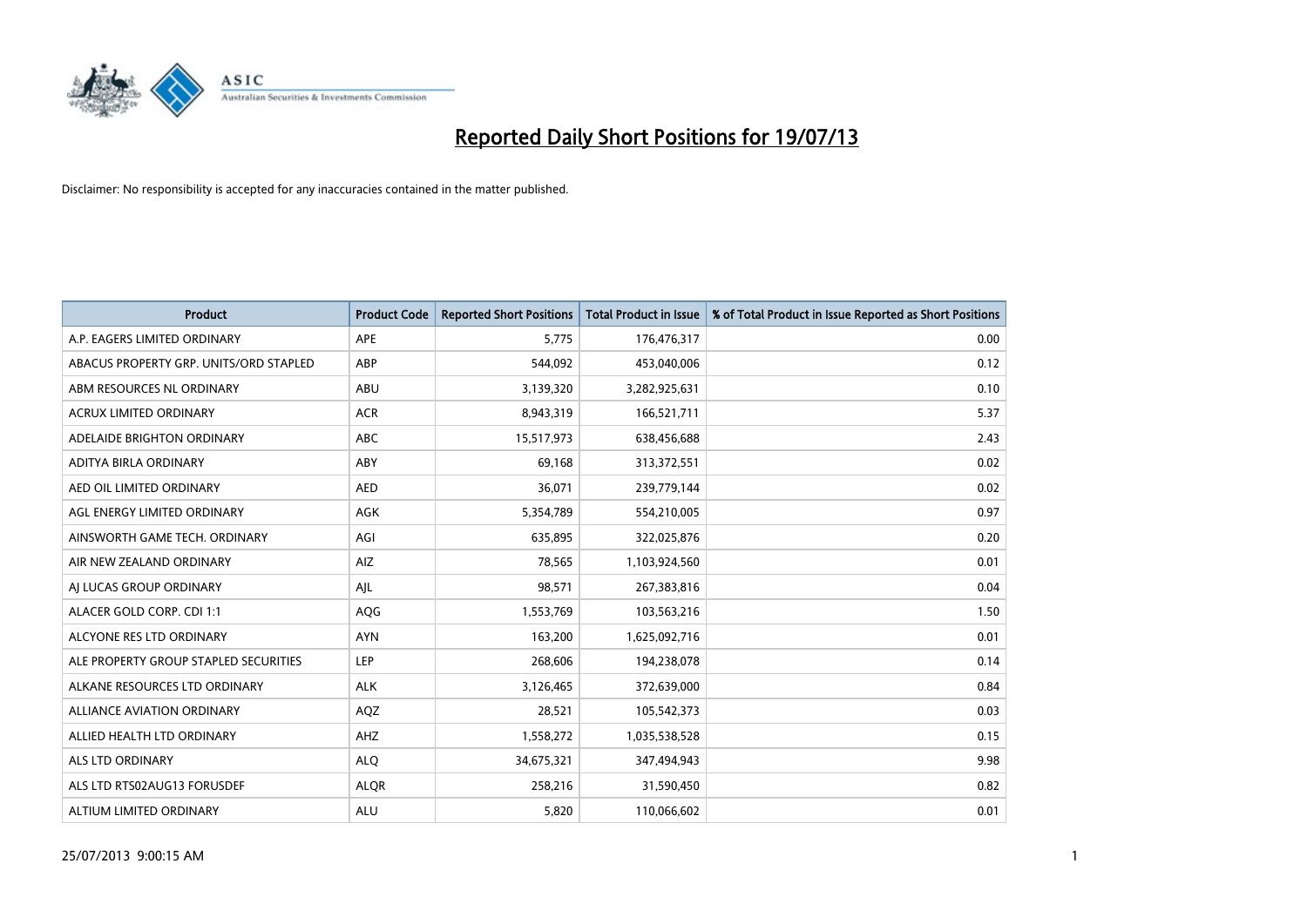

| <b>Product</b>                          | <b>Product Code</b> | <b>Reported Short Positions</b> | <b>Total Product in Issue</b> | % of Total Product in Issue Reported as Short Positions |
|-----------------------------------------|---------------------|---------------------------------|-------------------------------|---------------------------------------------------------|
| ALTONA MINING LTD ORDINARY              | <b>AOH</b>          | 288,101                         | 528,992,704                   | 0.05                                                    |
| ALUMINA LIMITED ORDINARY                | AWC                 | 195,605,696                     | 2,806,225,615                 | 6.97                                                    |
| AMALGAMATED HOLDINGS ORDINARY           | AHD                 | 5,823                           | 157,759,109                   | 0.00                                                    |
| AMCOM TELECOMM. ORDINARY                | AMM                 | 2,059,224                       | 244,557,101                   | 0.84                                                    |
| AMCOR LIMITED ORDINARY                  | AMC                 | 2,655,489                       | 1,206,684,923                 | 0.22                                                    |
| AMP LIMITED ORDINARY                    | AMP                 | 19,454,415                      | 2,944,564,649                 | 0.66                                                    |
| AMPELLA MINING ORDINARY                 | <b>AMX</b>          | 365,381                         | 248,000,493                   | 0.15                                                    |
| ANGLOGOLD ASHANTI CDI 5:1               | AGG                 | 1,000                           | 89,207,765                    | 0.00                                                    |
| ANSELL LIMITED ORDINARY                 | <b>ANN</b>          | 10,986,054                      | 130,617,963                   | 8.41                                                    |
| ANTARES ENERGY LTD ORDINARY             | <b>AZZ</b>          | 1,433,096                       | 255,000,000                   | 0.56                                                    |
| ANZ BANKING GRP LTD ORDINARY            | ANZ                 | 13,257,004                      | 2,743,487,440                 | 0.48                                                    |
| APA GROUP STAPLED SECURITIES            | APA                 | 23,693,721                      | 835,750,807                   | 2.84                                                    |
| APN NEWS & MEDIA ORDINARY               | <b>APN</b>          | 18,289,784                      | 661,526,586                   | 2.76                                                    |
| AQUARIUS PLATINUM. ORDINARY             | <b>AOP</b>          | 9,816,552                       | 486,851,336                   | 2.02                                                    |
| AQUILA RESOURCES ORDINARY               | <b>AQA</b>          | 13,761,637                      | 411,804,442                   | 3.34                                                    |
| ARAFURA RESOURCE LTD ORDINARY           | ARU                 | 8,367                           | 441,270,644                   | 0.00                                                    |
| ARB CORPORATION ORDINARY                | <b>ARP</b>          | 482,270                         | 72,481,302                    | 0.67                                                    |
| ARDENT LEISURE GROUP STAPLED SECURITIES | AAD                 | 4,914,722                       | 397,803,987                   | 1.24                                                    |
| ARENA REIT ORDINARY UNITS               | ARF                 | 1,091,670                       | 206,342,963                   | 0.53                                                    |
| ARISTOCRAT LEISURE ORDINARY             | ALL                 | 7,479,075                       | 551,418,047                   | 1.36                                                    |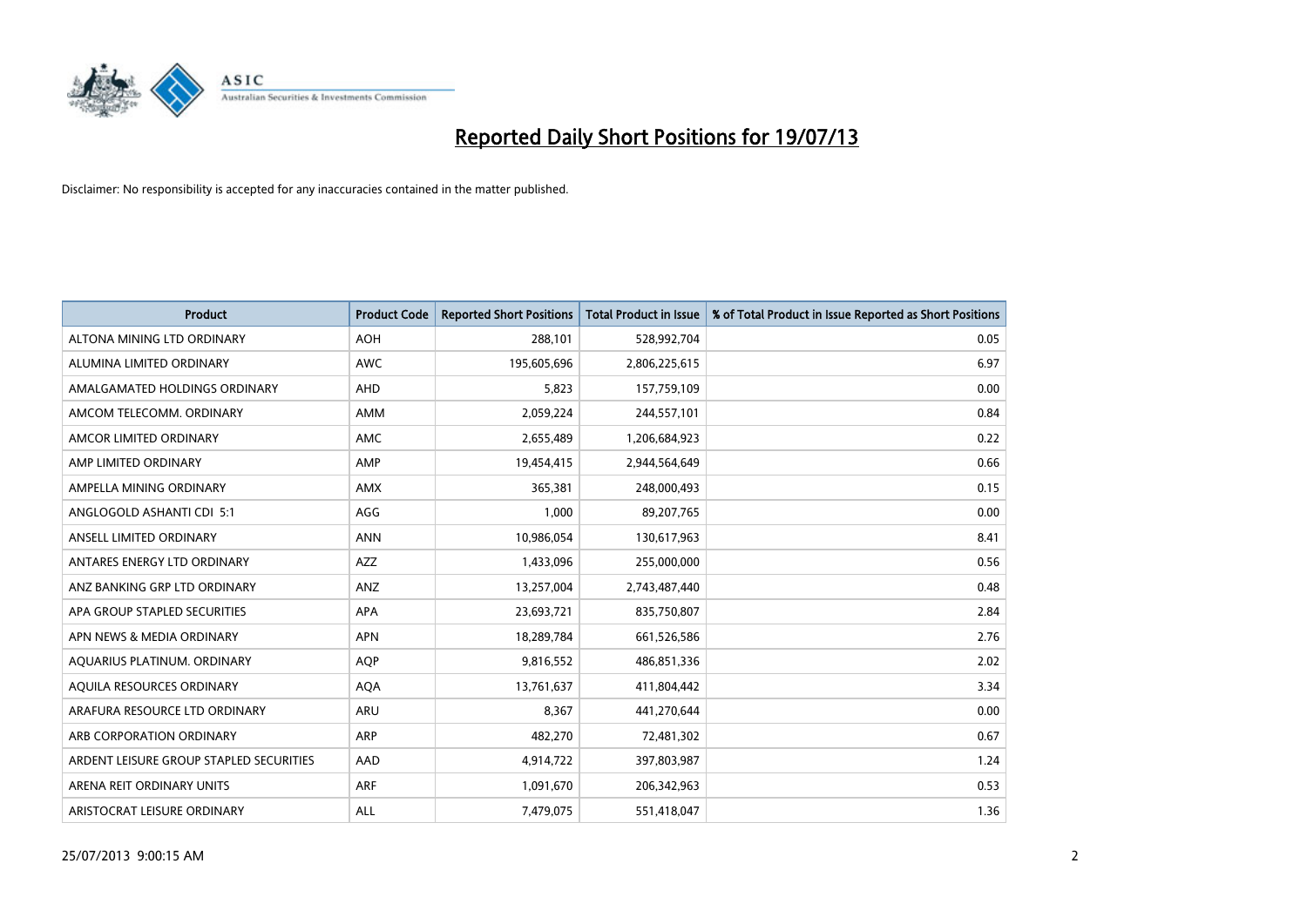

| <b>Product</b>                            | <b>Product Code</b> | <b>Reported Short Positions</b> | <b>Total Product in Issue</b> | % of Total Product in Issue Reported as Short Positions |
|-------------------------------------------|---------------------|---------------------------------|-------------------------------|---------------------------------------------------------|
| ARRIUM LTD ORDINARY                       | ARI                 | 29,914,029                      | 1,355,433,903                 | 2.21                                                    |
| ASCIANO LIMITED ORDINARY                  | <b>AIO</b>          | 19,122,121                      | 975,385,664                   | 1.96                                                    |
| ASG GROUP LIMITED ORDINARY                | ASZ                 | 1,226,075                       | 206,720,839                   | 0.59                                                    |
| ASPEN GROUP ORD/UNITS STAPLED             | <b>APZ</b>          | 301,038                         | 1,192,665,422                 | 0.03                                                    |
| ASTRO JAP PROP GROUP STAPLED US PROHIBIT. | AJA                 | 6,342                           | 67,211,752                    | 0.01                                                    |
| ASX LIMITED ORDINARY                      | ASX                 | 2,440,183                       | 193,595,162                   | 1.26                                                    |
| ATLAS IRON LIMITED ORDINARY               | <b>AGO</b>          | 34,862,526                      | 909,718,409                   | 3.83                                                    |
| AURIZON HOLDINGS LTD ORDINARY             | AZJ                 | 2,566,105                       | 2,137,284,503                 | 0.12                                                    |
| <b>AURORA OIL &amp; GAS ORDINARY</b>      | <b>AUT</b>          | 7,606,176                       | 447,885,778                   | 1.70                                                    |
| AUSDRILL LIMITED ORDINARY                 | <b>ASL</b>          | 20,823,555                      | 312,277,224                   | 6.67                                                    |
| AUSENCO LIMITED ORDINARY                  | AAX                 | 1,425,913                       | 123,527,574                   | 1.15                                                    |
| <b>AUSTAL LIMITED ORDINARY</b>            | ASB                 | 339,797                         | 346,007,639                   | 0.10                                                    |
| <b>AUSTBROKERS HOLDINGS ORDINARY</b>      | <b>AUB</b>          | 46,270                          | 58,148,980                    | 0.08                                                    |
| AUSTIN ENGINEERING ORDINARY               | ANG                 | 759,887                         | 73,164,403                    | 1.04                                                    |
| AUSTRALAND PROPERTY STAPLED SECURITY      | <b>ALZ</b>          | 983,249                         | 578,324,670                   | 0.17                                                    |
| AUSTRALIAN AGRICULT. ORDINARY             | AAC                 | 2,551,942                       | 313,113,358                   | 0.82                                                    |
| <b>AUSTRALIAN EDUCATION UNITS</b>         | <b>AEU</b>          | 10,000                          | 175,465,397                   | 0.01                                                    |
| AUSTRALIAN FOUNDAT, ORDINARY              | AFI                 | 2,000                           | 1,037,326,459                 | 0.00                                                    |
| AUSTRALIAN INFR LTD ORDINARY              | <b>AIX</b>          | 30,427                          | 620,733,944                   | 0.00                                                    |
| AUSTRALIAN PHARM. ORDINARY                | API                 | 111,580                         | 488,115,883                   | 0.02                                                    |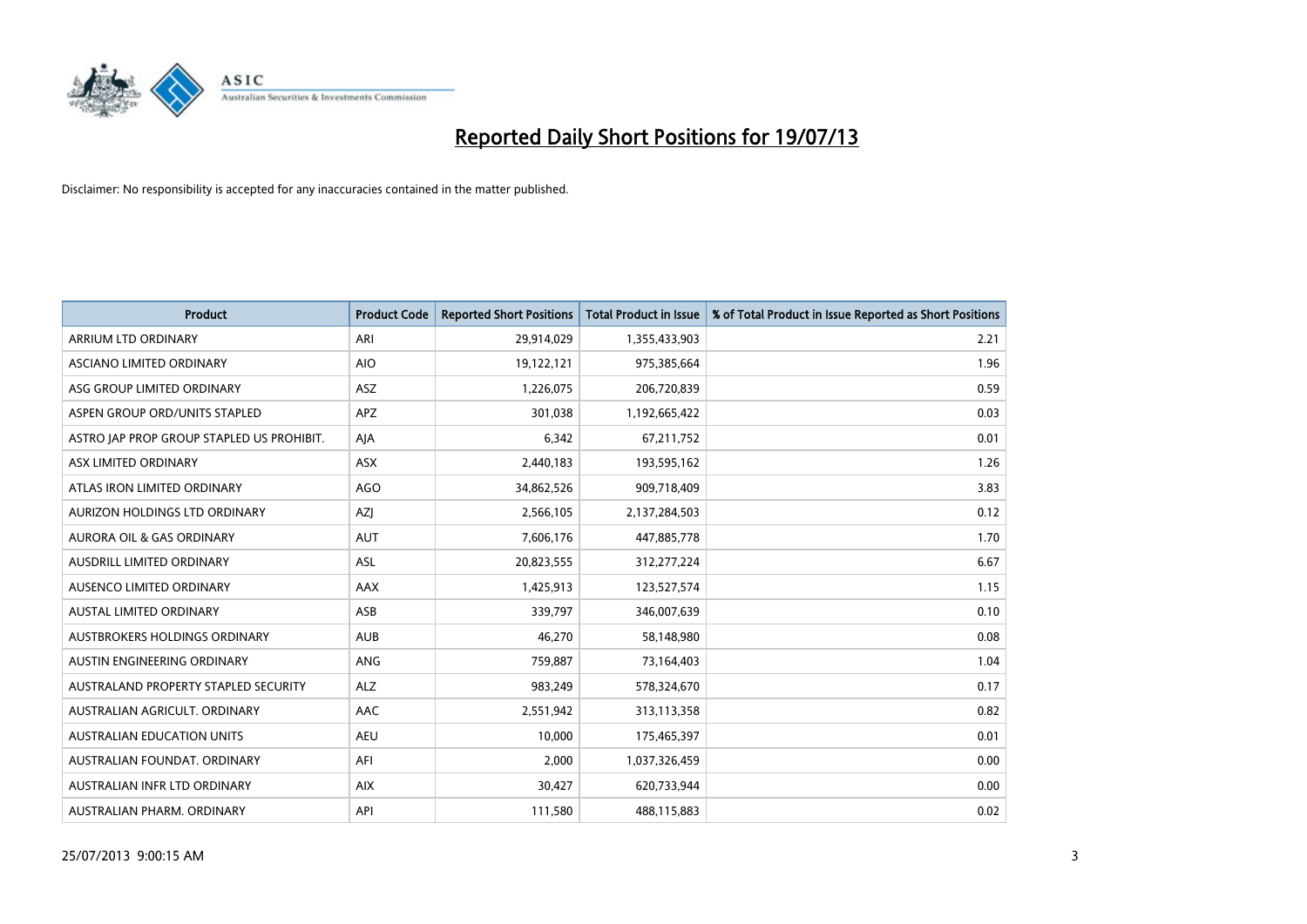

| <b>Product</b>                         | <b>Product Code</b> | <b>Reported Short Positions</b> | <b>Total Product in Issue</b> | % of Total Product in Issue Reported as Short Positions |
|----------------------------------------|---------------------|---------------------------------|-------------------------------|---------------------------------------------------------|
| AUTOMOTIVE HOLDINGS ORDINARY           | AHE                 | 731,190                         | 260,579,682                   | 0.28                                                    |
| AVIENNINGS LIMITED ORDINARY            | <b>AVJ</b>          | 2,191,391                       | 384,423,851                   | 0.57                                                    |
| AWE LIMITED ORDINARY                   | AWE                 | 1,619,481                       | 522,116,985                   | 0.31                                                    |
| <b>BANDANNA ENERGY ORDINARY</b>        | <b>BND</b>          | 23,441,345                      | 528,481,199                   | 4.44                                                    |
| BANK OF QUEENSLAND. ORDINARY           | <b>BOO</b>          | 7,693,520                       | 319,809,993                   | 2.41                                                    |
| <b>BASE RES LIMITED ORDINARY</b>       | <b>BSE</b>          | 4,003,167                       | 561,840,029                   | 0.71                                                    |
| BATHURST RES NZ LTD ORDINARY           | <b>BRL</b>          | 42,643,445                      | 699,247,997                   | 6.10                                                    |
| BC IRON LIMITED ORDINARY               | <b>BCI</b>          | 403,439                         | 123,453,630                   | 0.33                                                    |
| BEACH ENERGY LIMITED ORDINARY          | <b>BPT</b>          | 21,985,116                      | 1,269,399,183                 | 1.73                                                    |
| BEADELL RESOURCE LTD ORDINARY          | <b>BDR</b>          | 65,239,552                      | 788,277,280                   | 8.28                                                    |
| BEGA CHEESE LTD ORDINARY               | BGA                 | 49,073                          | 151,866,050                   | 0.03                                                    |
| BENDIGO AND ADELAIDE ORDINARY          | <b>BEN</b>          | 13,081,426                      | 407,197,451                   | 3.21                                                    |
| BERKELEY RESOURCES ORDINARY            | <b>BKY</b>          | 595,652                         | 179,393,323                   | 0.33                                                    |
| <b>BHP BILLITON LIMITED ORDINARY</b>   | <b>BHP</b>          | 9,528,010                       | 3,211,691,105                 | 0.30                                                    |
| <b>BILLABONG ORDINARY</b>              | <b>BBG</b>          | 13,575,396                      | 478,944,292                   | 2.83                                                    |
| <b>BLACKMORES LIMITED ORDINARY</b>     | <b>BKL</b>          | 4,818                           | 16,973,764                    | 0.03                                                    |
| BLACKTHORN RESOURCES ORD US PROHIBITED | <b>BTR</b>          | 422,868                         | 164,285,950                   | 0.26                                                    |
| BLUESCOPE STEEL LTD ORDINARY           | <b>BSL</b>          | 4,770,473                       | 558,243,305                   | 0.85                                                    |
| <b>BOART LONGYEAR ORDINARY</b>         | <b>BLY</b>          | 41,857,554                      | 461,163,412                   | 9.08                                                    |
| <b>BORAL LIMITED, ORDINARY</b>         | <b>BLD</b>          | 49,187,319                      | 774,000,641                   | 6.35                                                    |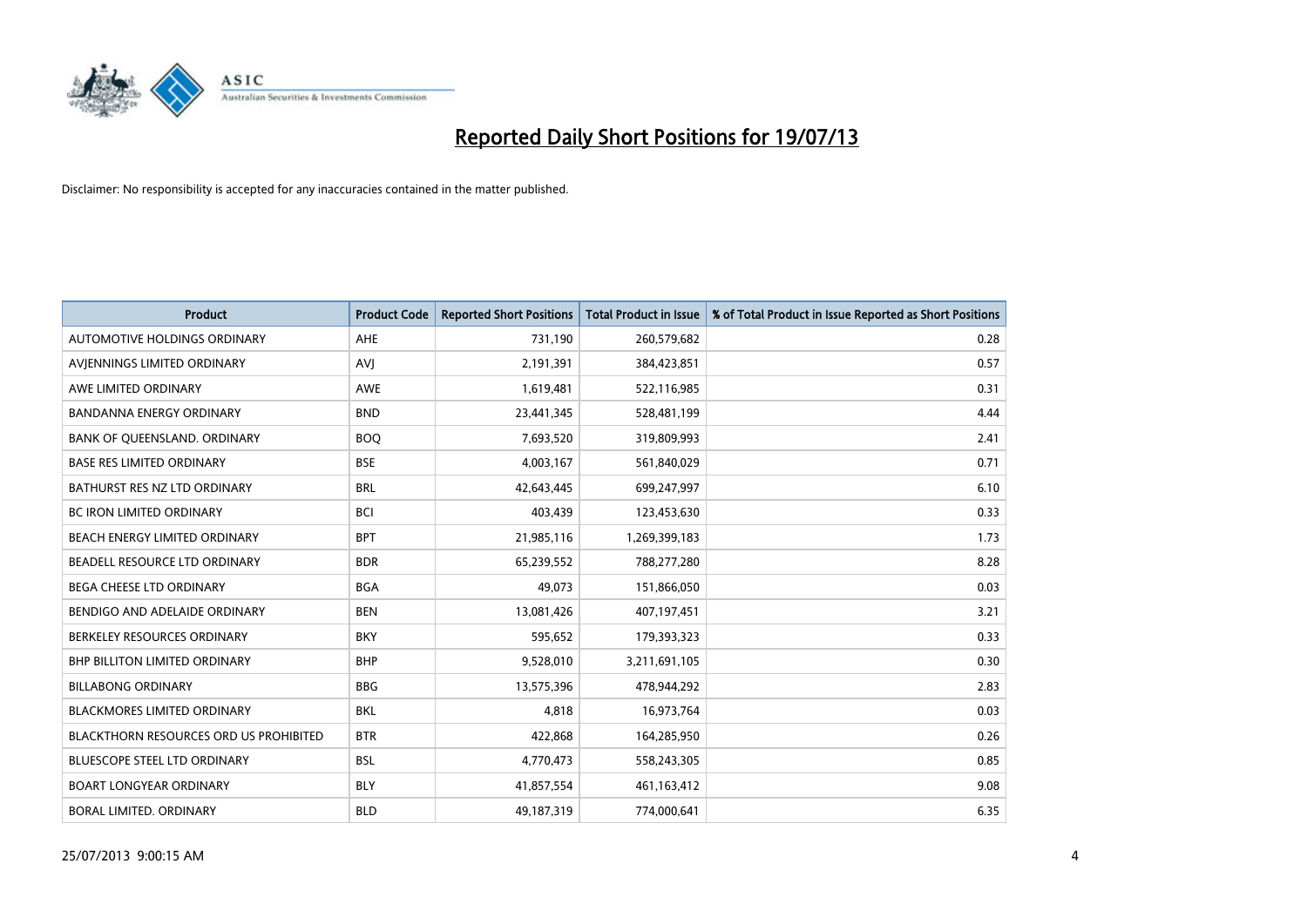

| <b>Product</b>                       | <b>Product Code</b> | <b>Reported Short Positions</b> | <b>Total Product in Issue</b> | % of Total Product in Issue Reported as Short Positions |
|--------------------------------------|---------------------|---------------------------------|-------------------------------|---------------------------------------------------------|
| <b>BRADKEN LIMITED ORDINARY</b>      | <b>BKN</b>          | 14,247,697                      | 169,240,662                   | 8.42                                                    |
| <b>BRAMBLES LIMITED ORDINARY</b>     | <b>BXB</b>          | 987,383                         | 1,557,418,757                 | 0.06                                                    |
| BREVILLE GROUP LTD ORDINARY          | <b>BRG</b>          | 6,453,398                       | 130,095,322                   | 4.96                                                    |
| <b>BRICKWORKS LIMITED ORDINARY</b>   | <b>BKW</b>          | 6,121                           | 147,818,132                   | 0.00                                                    |
| <b>BROCKMAN MINING LTD ORDINARY</b>  | <b>BCK</b>          | 90,995                          | 7,894,482,131                 | 0.00                                                    |
| BT INVESTMENT MNGMNT ORDINARY        | <b>BTT</b>          | 70,879                          | 278,100,237                   | 0.03                                                    |
| <b>BUCCANEER ENERGY LTD ORDINARY</b> | <b>BCC</b>          | 500,000                         | 2,398,671,956                 | 0.02                                                    |
| <b>BURU ENERGY ORDINARY</b>          | <b>BRU</b>          | 16,474,664                      | 274,036,429                   | 6.01                                                    |
| <b>BWP TRUST ORDINARY UNITS</b>      | <b>BWP</b>          | 5,967,557                       | 537,753,954                   | 1.11                                                    |
| CABCHARGE AUSTRALIA ORDINARY         | CAB                 | 11,363,808                      | 120,430,683                   | 9.44                                                    |
| CALTEX AUSTRALIA ORDINARY            | <b>CTX</b>          | 1,997,465                       | 270,000,000                   | 0.74                                                    |
| CAPE LAMBERT RES LTD ORDINARY        | <b>CFE</b>          | 19,764                          | 679,691,942                   | 0.00                                                    |
| <b>CARBON ENERGY ORDINARY</b>        | <b>CNX</b>          | 4,533                           | 786,889,705                   | 0.00                                                    |
| <b>CARDNO LIMITED ORDINARY</b>       | CDD                 | 10,634,082                      | 143,726,327                   | 7.40                                                    |
| CARNARVON PETROLEUM ORDINARY         | <b>CVN</b>          | 39,246                          | 934,109,501                   | 0.00                                                    |
| CARSALES.COM LTD ORDINARY            | <b>CRZ</b>          | 2,148,695                       | 236,201,964                   | 0.91                                                    |
| CASH CONVERTERS ORDINARY             | CCV                 | 3,017,736                       | 423,861,025                   | 0.71                                                    |
| CEDAR WOODS PROP. ORDINARY           | <b>CWP</b>          | 62,734                          | 73,359,551                    | 0.09                                                    |
| CENTRAL PETROLEUM ORDINARY           | <b>CTP</b>          | 763,303                         | 1,440,078,845                 | 0.05                                                    |
| CERAMIC FUEL CELLS ORDINARY          | <b>CFU</b>          | 431,271                         | 1,591,941,620                 | 0.03                                                    |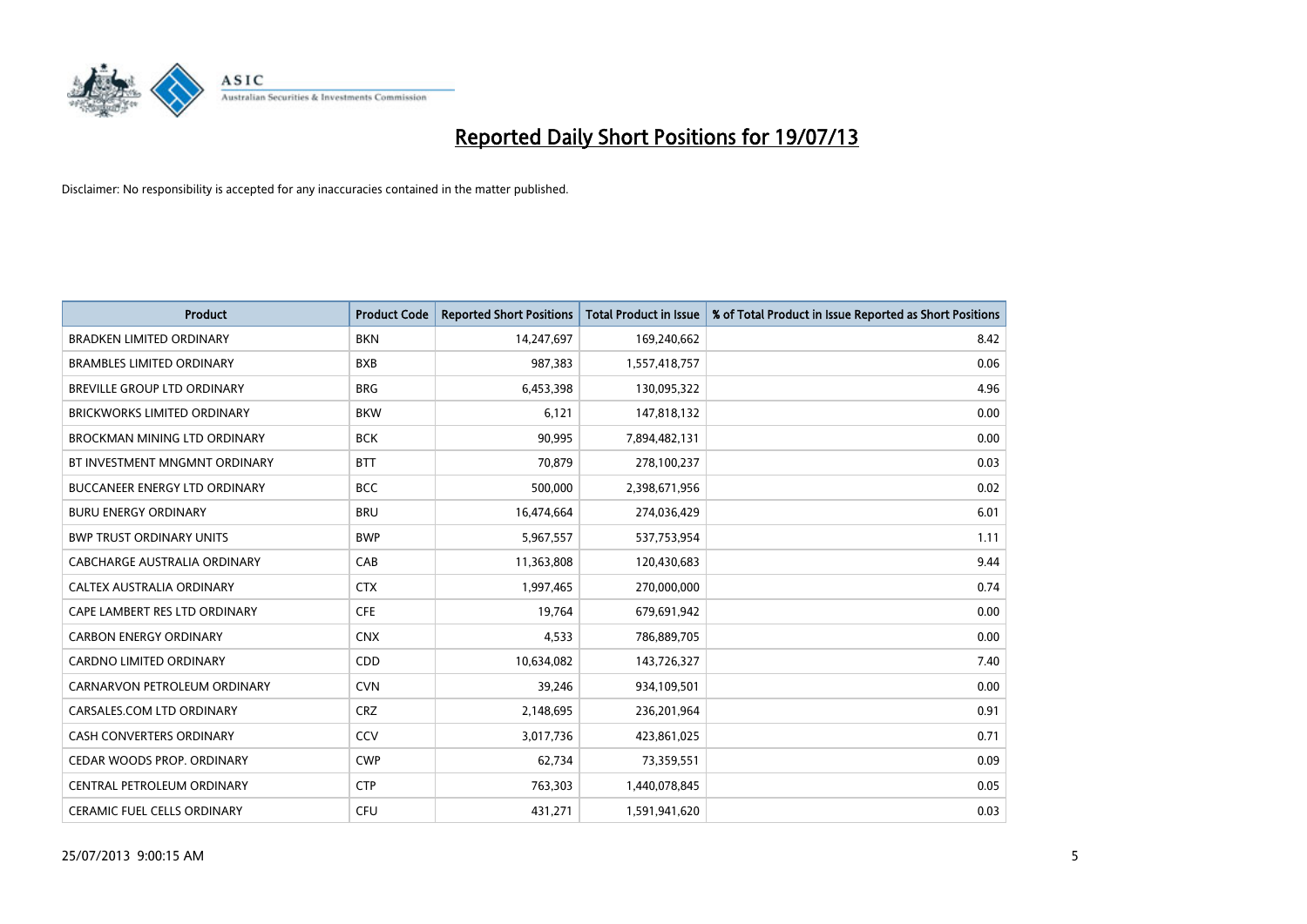

| <b>Product</b>                          | <b>Product Code</b> | <b>Reported Short Positions</b> | <b>Total Product in Issue</b> | % of Total Product in Issue Reported as Short Positions |
|-----------------------------------------|---------------------|---------------------------------|-------------------------------|---------------------------------------------------------|
| CFS RETAIL TRUST GRP STAPLED SECURITIES | <b>CFX</b>          | 62,871,470                      | 2,828,495,659                 | 2.22                                                    |
| CHALLENGER DIV.PRO. STAPLED UNITS       | <b>CDI</b>          | 2,491                           | 214,101,013                   | 0.00                                                    |
| <b>CHALLENGER LIMITED ORDINARY</b>      | <b>CGF</b>          | 2,764,124                       | 530,862,585                   | 0.52                                                    |
| CHANDLER MACLEOD LTD ORDINARY           | <b>CMG</b>          | 191,876                         | 469,679,390                   | 0.04                                                    |
| CHARTER HALL GROUP STAPLED US PROHIBIT. | <b>CHC</b>          | 545,780                         | 302,262,312                   | 0.18                                                    |
| <b>CHARTER HALL RETAIL UNITS</b>        | CQR                 | 3,147,416                       | 337,582,974                   | 0.93                                                    |
| <b>CHORUS LIMITED ORDINARY</b>          | <b>CNU</b>          | 62,629                          | 389,299,049                   | 0.02                                                    |
| CITIGOLD CORP LTD ORDINARY              | <b>CTO</b>          | 153,427                         | 1,352,907,765                 | 0.01                                                    |
| <b>CLOUGH LIMITED ORDINARY</b>          | <b>CLO</b>          | 7,127,979                       | 777,090,670                   | 0.92                                                    |
| COAL OF AFRICA LTD ORDINARY             | <b>CZA</b>          | 99,926                          | 1,048,368,613                 | 0.01                                                    |
| COALSPUR MINES LTD ORDINARY             | <b>CPL</b>          | 9,665,535                       | 641,244,435                   | 1.51                                                    |
| COCA-COLA AMATIL ORDINARY               | <b>CCL</b>          | 9,342,524                       | 763,590,249                   | 1.22                                                    |
| COCHLEAR LIMITED ORDINARY               | <b>COH</b>          | 4,585,367                       | 57,040,932                    | 8.04                                                    |
| <b>COCKATOO COAL ORDINARY</b>           | <b>COK</b>          | 9,326,798                       | 1,021,101,465                 | 0.91                                                    |
| <b>CODAN LIMITED ORDINARY</b>           | <b>CDA</b>          | 629,605                         | 176,926,104                   | 0.36                                                    |
| <b>COFFEY INTERNATIONAL ORDINARY</b>    | <b>COF</b>          | 41,002                          | 255,833,165                   | 0.02                                                    |
| <b>COLLINS FOODS LTD ORDINARY</b>       | <b>CKF</b>          | 532,860                         | 93,000,003                    | 0.57                                                    |
| COMMONWEALTH BANK, ORDINARY             | <b>CBA</b>          | 11,661,377                      | 1,611,928,836                 | 0.72                                                    |
| <b>COMMONWEALTH PROP ORDINARY UNITS</b> | <b>CPA</b>          | 48,755,440                      | 2,347,003,413                 | 2.08                                                    |
| <b>COMPASS RESOURCES ORDINARY</b>       | <b>CMR</b>          | 7,472                           | 1,403,744,100                 | 0.00                                                    |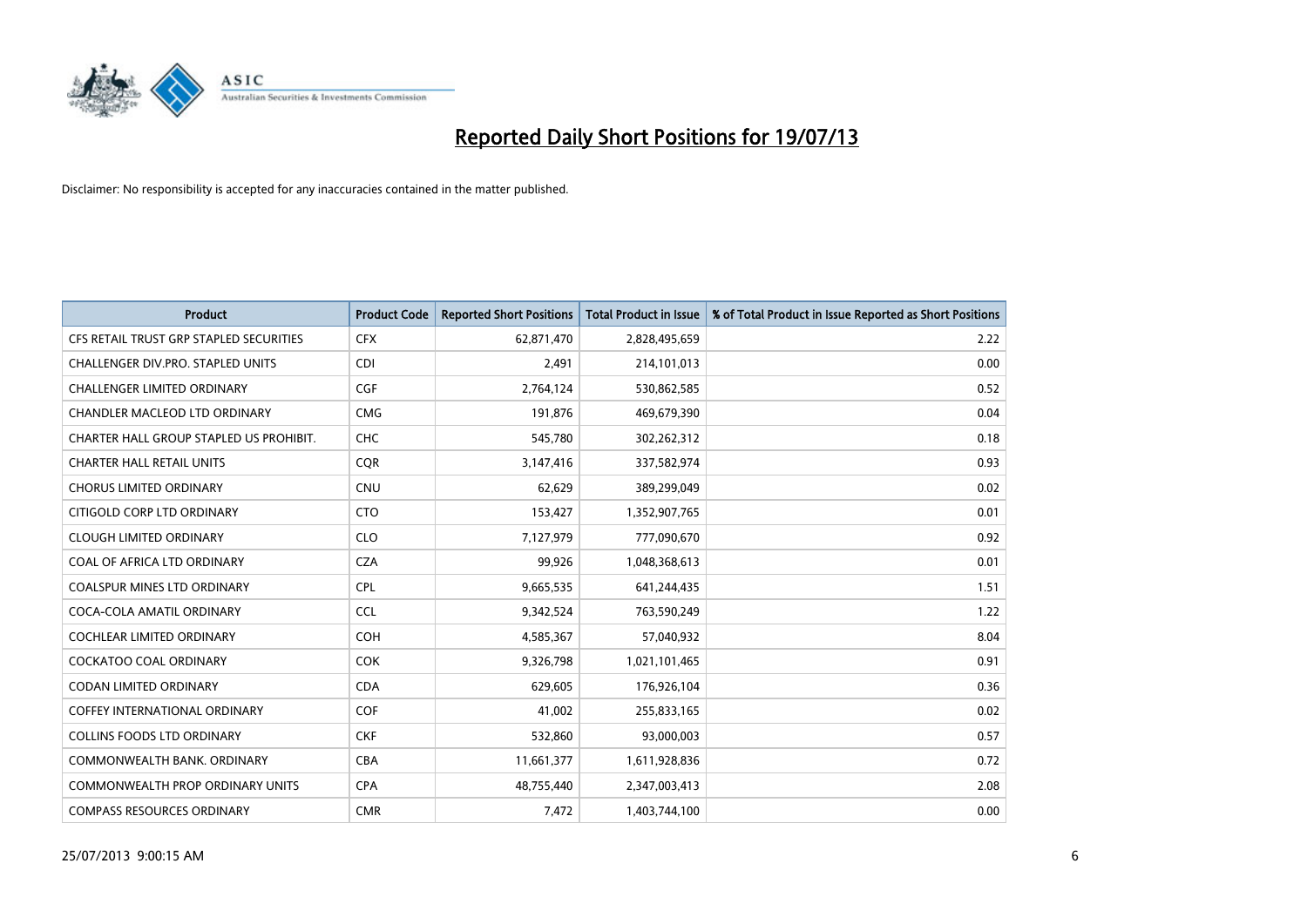

| <b>Product</b>                          | <b>Product Code</b> | <b>Reported Short Positions</b> | <b>Total Product in Issue</b> | % of Total Product in Issue Reported as Short Positions |
|-----------------------------------------|---------------------|---------------------------------|-------------------------------|---------------------------------------------------------|
| <b>COMPUTERSHARE LTD ORDINARY</b>       | <b>CPU</b>          | 7,416,595                       | 556,203,079                   | 1.33                                                    |
| CORP TRAVEL LIMITED ORDINARY            | <b>CTD</b>          | 203,827                         | 78,081,184                    | 0.26                                                    |
| <b>CREDIT CORP GROUP ORDINARY</b>       | <b>CCP</b>          | 45,716                          | 45,932,899                    | 0.10                                                    |
| <b>CROMWELL PROP STAPLED SECURITIES</b> | <b>CMW</b>          | 708,135                         | 1,713,721,456                 | 0.04                                                    |
| <b>CROWN LIMITED ORDINARY</b>           | <b>CWN</b>          | 2,756,820                       | 728,394,185                   | 0.38                                                    |
| <b>CSG LIMITED ORDINARY</b>             | CSV                 | 224,132                         | 278,155,477                   | 0.08                                                    |
| <b>CSL LIMITED ORDINARY</b>             | <b>CSL</b>          | 1,672,278                       | 488,099,333                   | 0.34                                                    |
| <b>CSR LIMITED ORDINARY</b>             | <b>CSR</b>          | 36,349,859                      | 506,000,315                   | 7.18                                                    |
| <b>CUDECO LIMITED ORDINARY</b>          | CDU                 | 6,819,898                       | 205,017,174                   | 3.33                                                    |
| DART ENERGY LTD ORDINARY                | <b>DTE</b>          | 14,545,244                      | 878,789,752                   | 1.66                                                    |
| DATA#3 LIMITED ORDINARY                 | DTL                 | 123,300                         | 153,974,950                   | 0.08                                                    |
| DAVID JONES LIMITED ORDINARY            | <b>DJS</b>          | 62,146,158                      | 535,002,401                   | 11.62                                                   |
| DECMIL GROUP LIMITED ORDINARY           | <b>DCG</b>          | 4,576,214                       | 168,203,219                   | 2.72                                                    |
| DEEP YELLOW LIMITED ORDINARY            | <b>DYL</b>          | 100,002                         | 1,562,794,247                 | 0.01                                                    |
| DEXUS PROPERTY GROUP STAPLED UNITS      | <b>DXS</b>          | 13,888,796                      | 4,701,957,390                 | 0.30                                                    |
| DISCOVERY METALS LTD ORDINARY           | <b>DML</b>          | 11,749,491                      | 486,986,451                   | 2.41                                                    |
| DOMINO PIZZA ENTERPR ORDINARY           | <b>DMP</b>          | 300,258                         | 70,192,674                    | 0.43                                                    |
| DORAY MINERALS LTD ORDINARY             | <b>DRM</b>          | 57,921                          | 141,866,768                   | 0.04                                                    |
| DOWNER EDI LIMITED ORDINARY             | <b>DOW</b>          | 8,539,000                       | 433,409,429                   | 1.97                                                    |
| DRILLSEARCH ENERGY ORDINARY             | <b>DLS</b>          | 16,803,527                      | 427,753,371                   | 3.93                                                    |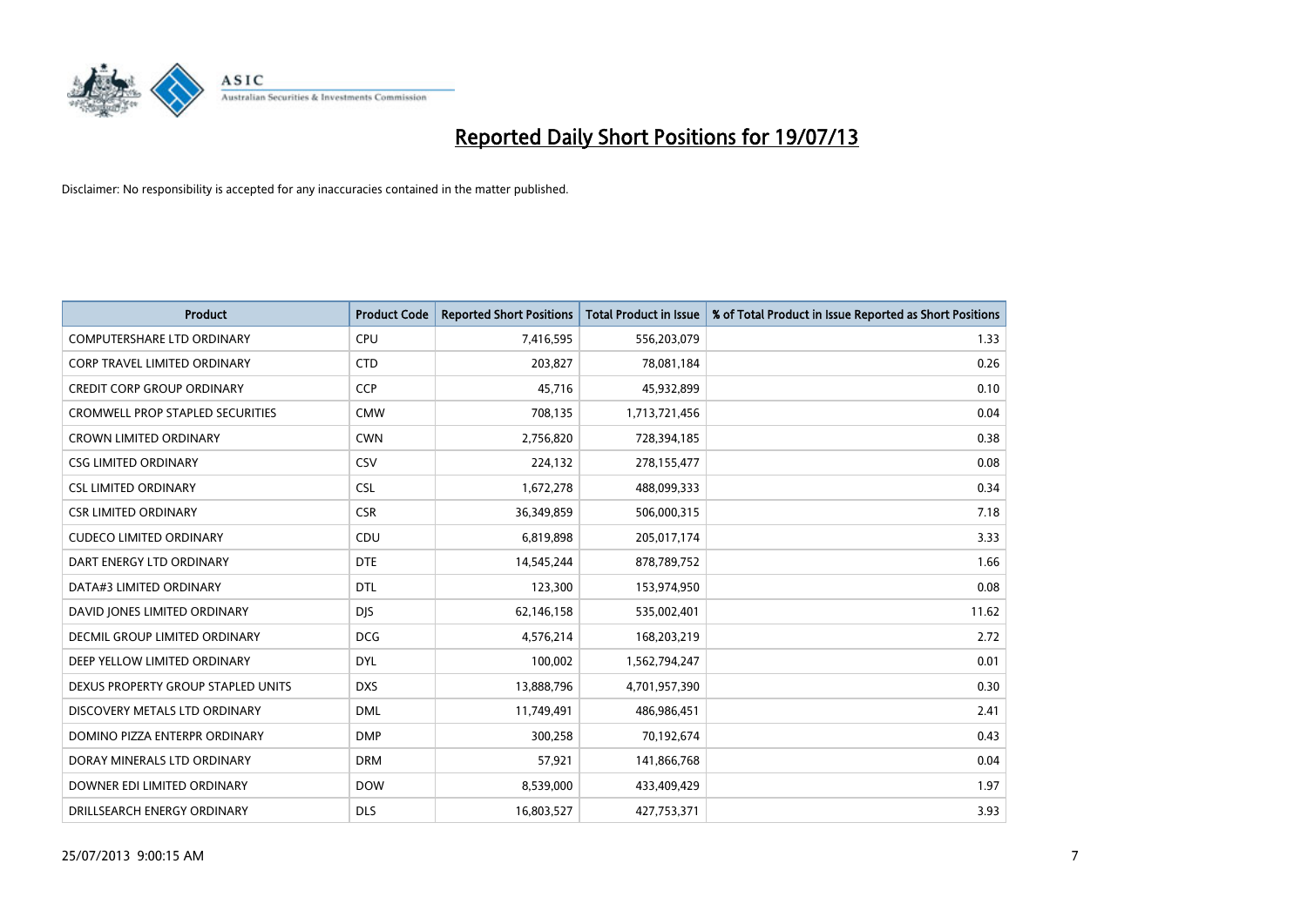

| <b>Product</b>                         | <b>Product Code</b> | <b>Reported Short Positions</b> | <b>Total Product in Issue</b> | % of Total Product in Issue Reported as Short Positions |
|----------------------------------------|---------------------|---------------------------------|-------------------------------|---------------------------------------------------------|
| DUET GROUP STAPLED US PROHIBIT.        | <b>DUE</b>          | 2,031,703                       | 1,169,314,842                 | 0.17                                                    |
| <b>DULUXGROUP LIMITED ORDINARY</b>     | <b>DLX</b>          | 5,145,656                       | 377,019,430                   | 1.36                                                    |
| <b>DWS LTD ORDINARY</b>                | <b>DWS</b>          | 414,650                         | 132,362,763                   | 0.31                                                    |
| ECHO ENTERTAINMENT ORDINARY            | <b>EGP</b>          | 3,505,832                       | 825,672,730                   | 0.42                                                    |
| <b>ELDERS LIMITED ORDINARY</b>         | <b>ELD</b>          | 18,446,307                      | 448,598,480                   | 4.11                                                    |
| ELEMENTAL MINERALS ORDINARY            | <b>ELM</b>          | 4,984                           | 288,587,228                   | 0.00                                                    |
| ELEMENTOS LIMITED ORDINARY             | <b>ELT</b>          | 16                              | 163,071,447                   | 0.00                                                    |
| <b>EMECO HOLDINGS ORDINARY</b>         | <b>EHL</b>          | 13,746,726                      | 599,675,707                   | 2.29                                                    |
| <b>ENDEAVOUR MIN CORP CDI 1:1</b>      | <b>EVR</b>          | 94,008                          | 117,754,189                   | 0.08                                                    |
| <b>ENERGY RESOURCES ORDINARY 'A'</b>   | <b>ERA</b>          | 9,991,442                       | 517,725,062                   | 1.93                                                    |
| <b>ENERGY WORLD CORPOR, ORDINARY</b>   | <b>EWC</b>          | 25,935,618                      | 1,734,166,672                 | 1.50                                                    |
| <b>ENVESTRA LIMITED ORDINARY</b>       | <b>ENV</b>          | 11,103,674                      | 1,796,808,474                 | 0.62                                                    |
| EQUATORIAL RES LTD ORDINARY            | EQX                 | 8                               | 121,885,353                   | 0.00                                                    |
| ERM POWER LIMITED ORDINARY             | EPW                 | 387,684                         | 207,499,601                   | 0.19                                                    |
| ESERVGLOBAL LIMITED ORDINARY           | ESV                 | 425,132                         | 249,045,997                   | 0.17                                                    |
| EVOLUTION MINING LTD ORDINARY          | <b>EVN</b>          | 29,050,846                      | 708,092,989                   | 4.10                                                    |
| FAIRFAX MEDIA LTD ORDINARY             | <b>FXJ</b>          | 393,884,379                     | 2,351,955,725                 | 16.75                                                   |
| FANTASTIC HOLDINGS ORDINARY            | <b>FAN</b>          | 62,235                          | 102,739,538                   | 0.06                                                    |
| <b>FAR LTD ORDINARY</b>                | <b>FAR</b>          | 25,102,498                      | 2,499,846,742                 | 1.00                                                    |
| FEDERATION CNTRES ORD/UNIT STAPLED SEC | <b>FDC</b>          | 3,948,403                       | 1,427,641,565                 | 0.28                                                    |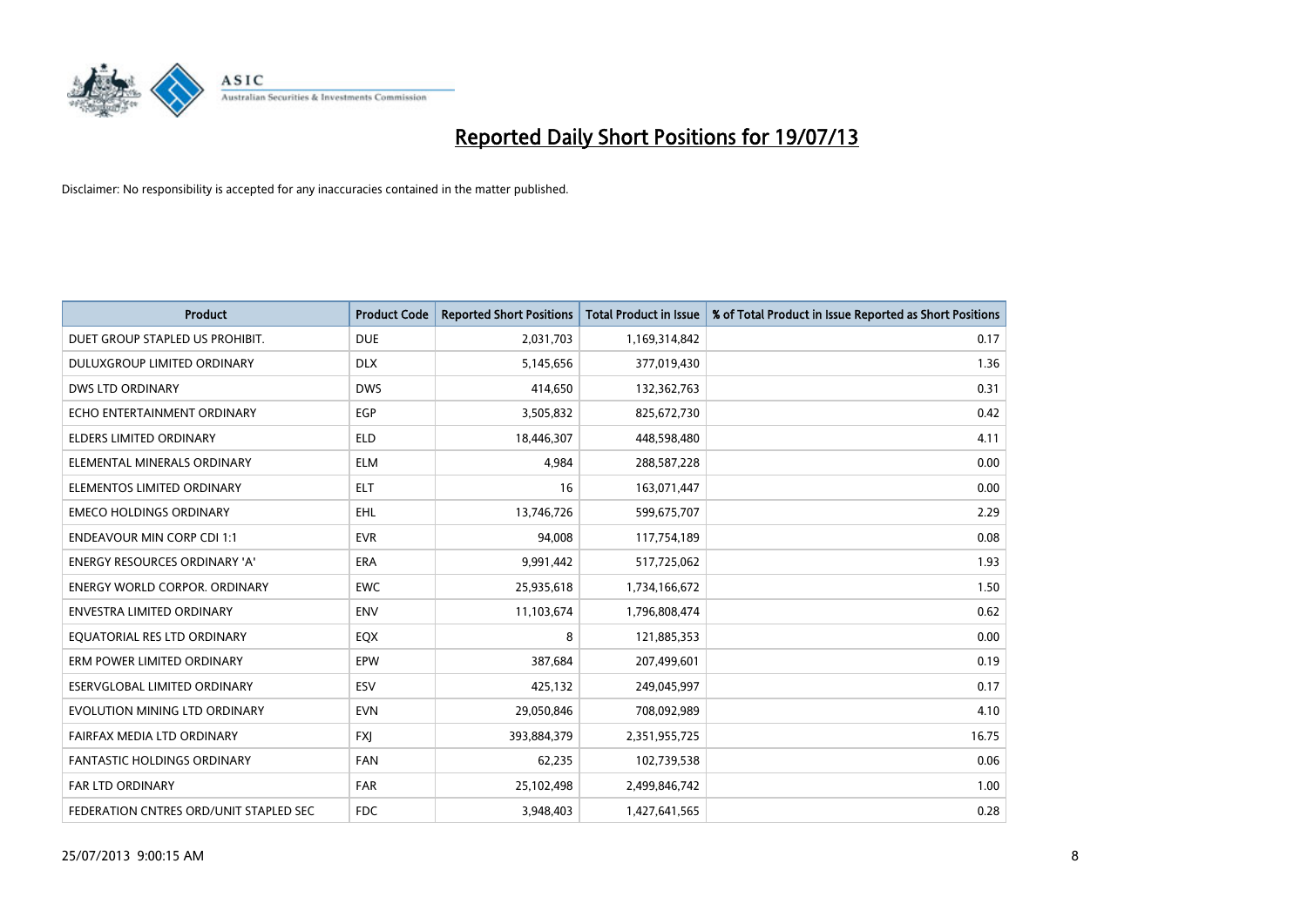

| <b>Product</b>                        | <b>Product Code</b> | <b>Reported Short Positions</b> | <b>Total Product in Issue</b> | % of Total Product in Issue Reported as Short Positions |
|---------------------------------------|---------------------|---------------------------------|-------------------------------|---------------------------------------------------------|
| FINBAR GROUP LIMITED ORDINARY         | <b>FRI</b>          | 1,401                           | 218,006,169                   | 0.00                                                    |
| FKP PROPERTY GROUP STAPLED SECURITIES | <b>FKP</b>          | 7,861,588                       | 321,578,705                   | 2.44                                                    |
| FLEETWOOD CORP ORDINARY               | <b>FWD</b>          | 2,346,538                       | 60,522,619                    | 3.88                                                    |
| FLETCHER BUILDING ORDINARY            | <b>FBU</b>          | 3,346,413                       | 686,096,427                   | 0.49                                                    |
| FLEXIGROUP LIMITED ORDINARY           | <b>FXL</b>          | 15,428                          | 301,655,394                   | 0.01                                                    |
| <b>FLIGHT CENTRE ORDINARY</b>         | <b>FLT</b>          | 12,591,524                      | 100,426,726                   | 12.54                                                   |
| <b>FLINDERS MINES LTD ORDINARY</b>    | <b>FMS</b>          | 3,879,849                       | 1,821,300,404                 | 0.21                                                    |
| FOCUS MINERALS LTD ORDINARY           | <b>FML</b>          | 28,603,455                      | 9,137,375,877                 | 0.31                                                    |
| <b>FORGE GROUP LIMITED ORDINARY</b>   | FGE                 | 1,037,525                       | 86,169,014                    | 1.20                                                    |
| FORTESCUE METALS GRP ORDINARY         | <b>FMG</b>          | 177,747,520                     | 3,113,798,659                 | 5.71                                                    |
| <b>G.U.D. HOLDINGS ORDINARY</b>       | GUD                 | 5,464,594                       | 71,341,319                    | 7.66                                                    |
| <b>G8 EDUCATION LIMITED ORDINARY</b>  | <b>GEM</b>          | 2,858,254                       | 273,190,260                   | 1.05                                                    |
| <b>GALAXY RESOURCES ORDINARY</b>      | GXY                 | 3,954,392                       | 584,355,501                   | 0.68                                                    |
| <b>GBM RSOURCES LTD ORDINARY</b>      | GBZ                 | 246,000                         | 327,415,003                   | 0.08                                                    |
| <b>GENETIC TECHNOLOGIES ORDINARY</b>  | GTG                 | 87,000                          | 475,471,819                   | 0.02                                                    |
| <b>GEODYNAMICS LIMITED ORDINARY</b>   | GDY                 | 850                             | 406,452,608                   | 0.00                                                    |
| GI DYNAMICS, INC CDI US PROHIBITED    | GID                 | 229,219                         | 346,736,048                   | 0.07                                                    |
| <b>GINDALBIE METALS LTD ORDINARY</b>  | GBG                 | 51,304,798                      | 1,492,154,301                 | 3.44                                                    |
| <b>GOODMAN FIELDER, ORDINARY</b>      | <b>GFF</b>          | 56,599,799                      | 1,955,559,207                 | 2.89                                                    |
| <b>GOODMAN GROUP STAPLED</b>          | <b>GMG</b>          | 4,064,306                       | 1,713,233,947                 | 0.24                                                    |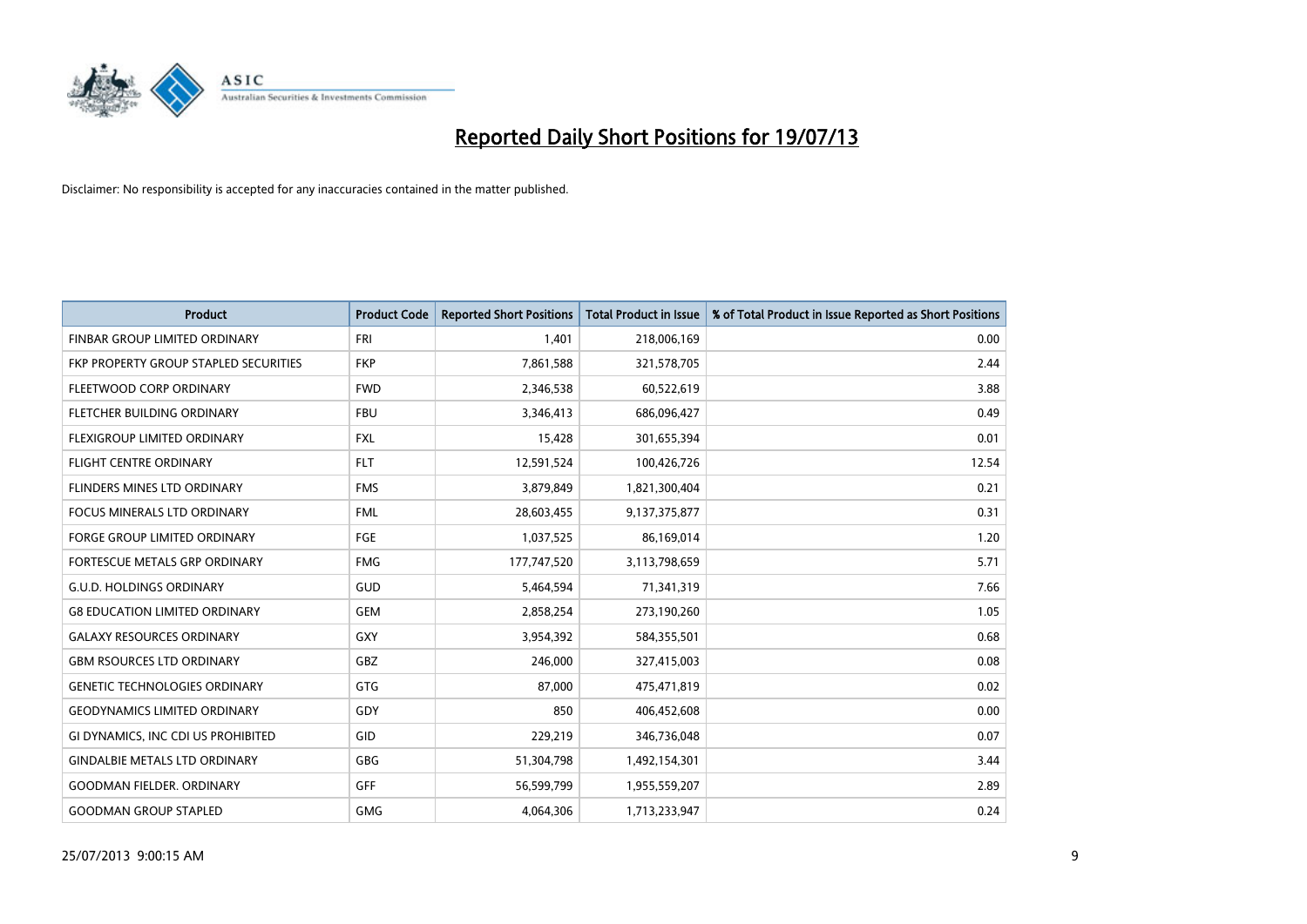

| <b>Product</b>                                   | <b>Product Code</b> | <b>Reported Short Positions</b> | <b>Total Product in Issue</b> | % of Total Product in Issue Reported as Short Positions |
|--------------------------------------------------|---------------------|---------------------------------|-------------------------------|---------------------------------------------------------|
| <b>GPT GROUP STAPLED SEC.</b>                    | <b>GPT</b>          | 2,404,815                       | 1,753,879,551                 | 0.14                                                    |
| <b>GRAINCORP LIMITED A CLASS ORDINARY</b>        | <b>GNC</b>          | 186,388                         | 228,855,628                   | 0.08                                                    |
| <b>GRANGE RESOURCES. ORDINARY</b>                | <b>GRR</b>          | 5,713,647                       | 1,156,492,195                 | 0.49                                                    |
| <b>GREENLAND MIN EN LTD ORDINARY</b>             | GGG                 | 5,613,009                       | 571,975,263                   | 0.98                                                    |
| <b>GROWTHPOINT PROPERTY ORD/UNIT STAPLED SEC</b> | GOZ                 | 3,341                           | 402,830,366                   | 0.00                                                    |
| <b>GRYPHON MINERALS LTD ORDINARY</b>             | GRY                 | 12,092,414                      | 400,464,983                   | 3.02                                                    |
| <b>GUILDFORD COAL LTD ORDINARY</b>               | <b>GUF</b>          | 466,905                         | 635,046,899                   | 0.07                                                    |
| <b>GUNNS LIMITED ORDINARY</b>                    | <b>GNS</b>          | 51,772,667                      | 848,401,559                   | 6.10                                                    |
| <b>GWA GROUP LTD ORDINARY</b>                    | <b>GWA</b>          | 13,756,950                      | 306,533,770                   | 4.49                                                    |
| <b>HARVEY NORMAN ORDINARY</b>                    | <b>HVN</b>          | 87,338,405                      | 1,062,316,784                 | 8.22                                                    |
| <b>HASTIE GROUP LIMITED ORDINARY</b>             | <b>HST</b>          | 5,000                           | 137,353,504                   | 0.00                                                    |
| <b>HENDERSON GROUP CDI 1:1</b>                   | <b>HGG</b>          | 1,151,852                       | 745,141,989                   | 0.15                                                    |
| HFA HOLDINGS LIMITED ORDINARY                    | <b>HFA</b>          | 3.809                           | 118,738,157                   | 0.00                                                    |
| <b>HIGHLANDS PACIFIC ORDINARY</b>                | <b>HIG</b>          | 500,001                         | 789,344,774                   | 0.06                                                    |
| HILLGROVE RES LTD ORDINARY                       | <b>HGO</b>          | 1,489,834                       | 1,023,760,221                 | 0.15                                                    |
| HILLS HOLDINGS LTD ORDINARY                      | HIL                 | 243,507                         | 246,500,444                   | 0.10                                                    |
| HORIZON OIL LIMITED ORDINARY                     | <b>HZN</b>          | 53,117,345                      | 1,135,266,515                 | 4.68                                                    |
| HOT CHILI LTD ORDINARY                           | <b>HCH</b>          | 10.000                          | 301,462,196                   | 0.00                                                    |
| <b>ICON ENERGY LIMITED ORDINARY</b>              | <b>ICN</b>          | 3,655                           | 533,391,210                   | 0.00                                                    |
| <b>IINET LIMITED ORDINARY</b>                    | <b>IIN</b>          | 1,538,929                       | 161,238,847                   | 0.95                                                    |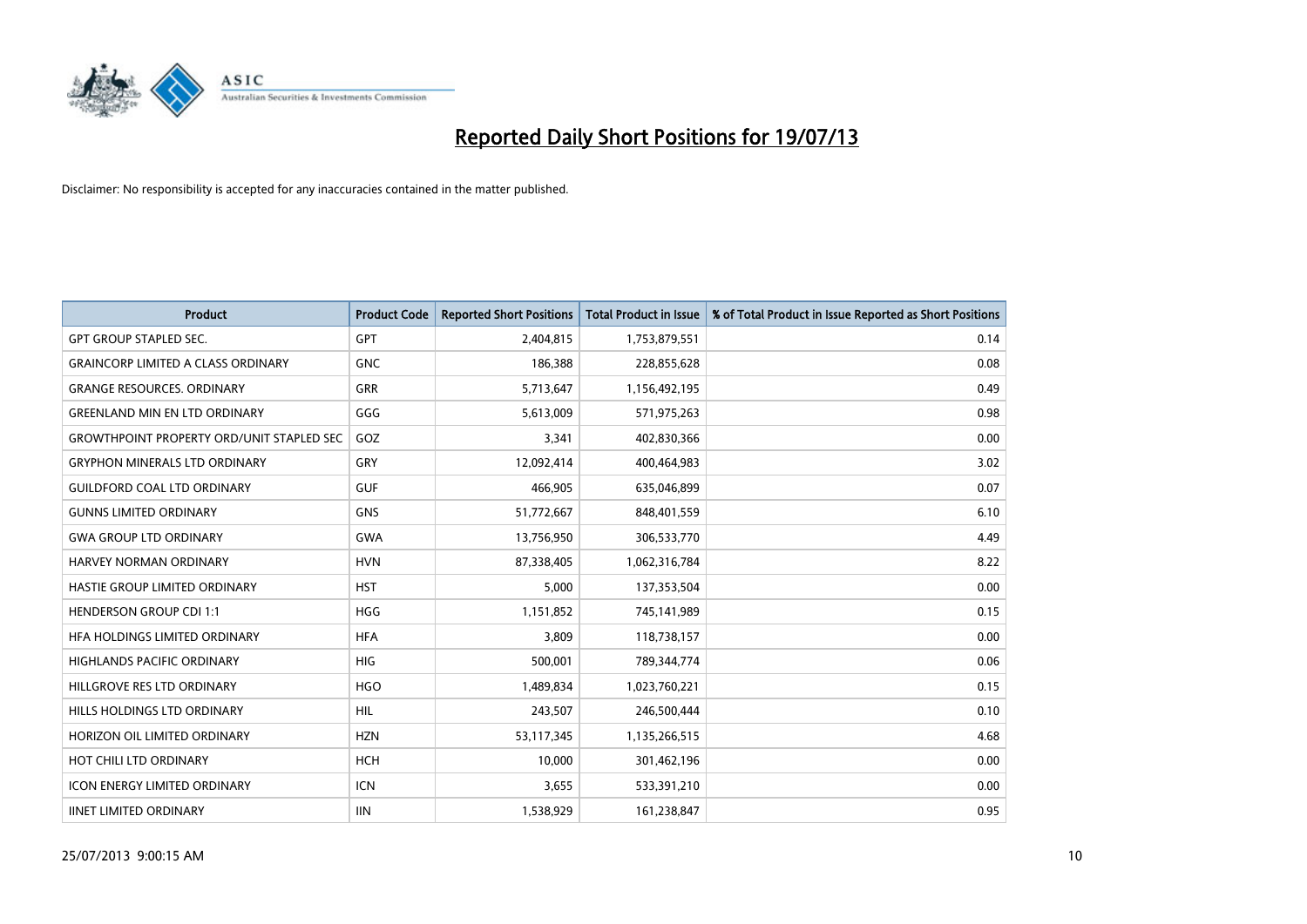

| <b>Product</b>                                  | <b>Product Code</b> | <b>Reported Short Positions</b> | <b>Total Product in Issue</b> | % of Total Product in Issue Reported as Short Positions |
|-------------------------------------------------|---------------------|---------------------------------|-------------------------------|---------------------------------------------------------|
| <b>ILUKA RESOURCES ORDINARY</b>                 | ILU                 | 44,453,751                      | 418,700,517                   | 10.62                                                   |
| <b>IMDEX LIMITED ORDINARY</b>                   | <b>IMD</b>          | 4,799,142                       | 210,473,188                   | 2.28                                                    |
| IMF (AUSTRALIA) LTD ORDINARY                    | <b>IMF</b>          | 1,295,494                       | 123,203,426                   | 1.05                                                    |
| <b>INCITEC PIVOT ORDINARY</b>                   | IPL                 | 16,558,153                      | 1,628,730,107                 | 1.02                                                    |
| <b>INDEPENDENCE GROUP ORDINARY</b>              | <b>IGO</b>          | 6,855,895                       | 233,321,861                   | 2.94                                                    |
| <b>INDOPHIL RESOURCES ORDINARY</b>              | <b>IRN</b>          | 934,735                         | 1,203,146,194                 | 0.08                                                    |
| <b>INFIGEN ENERGY STAPLED SECURITIES</b>        | <b>IFN</b>          | 3,268,833                       | 762,265,972                   | 0.43                                                    |
| <b>INOVA RESOURCES LTD ORDINARY</b>             | <b>IVA</b>          | 997,005                         | 728,201,911                   | 0.14                                                    |
| <b>INSURANCE AUSTRALIA ORDINARY</b>             | IAG                 | 5,957,357                       | 2,079,034,021                 | 0.29                                                    |
| INTEGRATED RESEARCH ORDINARY                    | IRI                 | 24.394                          | 168,414,953                   | 0.01                                                    |
| <b>INTREPID MINES ORDINARY</b>                  | <b>IAU</b>          | 22,124,519                      | 556,033,864                   | 3.98                                                    |
| <b>INVESTA OFFICE FUND STAPLED SECURITIES</b>   | <b>IOF</b>          | 1,700,642                       | 614,047,458                   | 0.28                                                    |
| <b>INVOCARE LIMITED ORDINARY</b>                | <b>IVC</b>          | 3,105,697                       | 110,030,298                   | 2.82                                                    |
| <b>ION LIMITED ORDINARY</b>                     | <b>ION</b>          | 164,453                         | 256,365,105                   | 0.06                                                    |
| <b>IOOF HOLDINGS LTD ORDINARY</b>               | IFL                 | 2,322,096                       | 232,118,034                   | 1.00                                                    |
| <b>IRESS LIMITED ORDINARY</b>                   | <b>IRE</b>          | 2,280,249                       | 129,614,246                   | 1.76                                                    |
| <b>IRON ORE HOLDINGS ORDINARY</b>               | <b>IOH</b>          | 26,197                          | 161,174,005                   | 0.02                                                    |
| <b>ISELECT LTD ORDINARY</b>                     | <b>ISU</b>          | 879,314                         | 259,064,894                   | 0.34                                                    |
| <b>IAMES HARDIE INDUST CHESS DEPOSITARY INT</b> | <b>IHX</b>          | 4,762,575                       | 442,091,547                   | 1.08                                                    |
| <b>IB HI-FI LIMITED ORDINARY</b>                | <b>JBH</b>          | 17,147,582                      | 98,947,309                    | 17.33                                                   |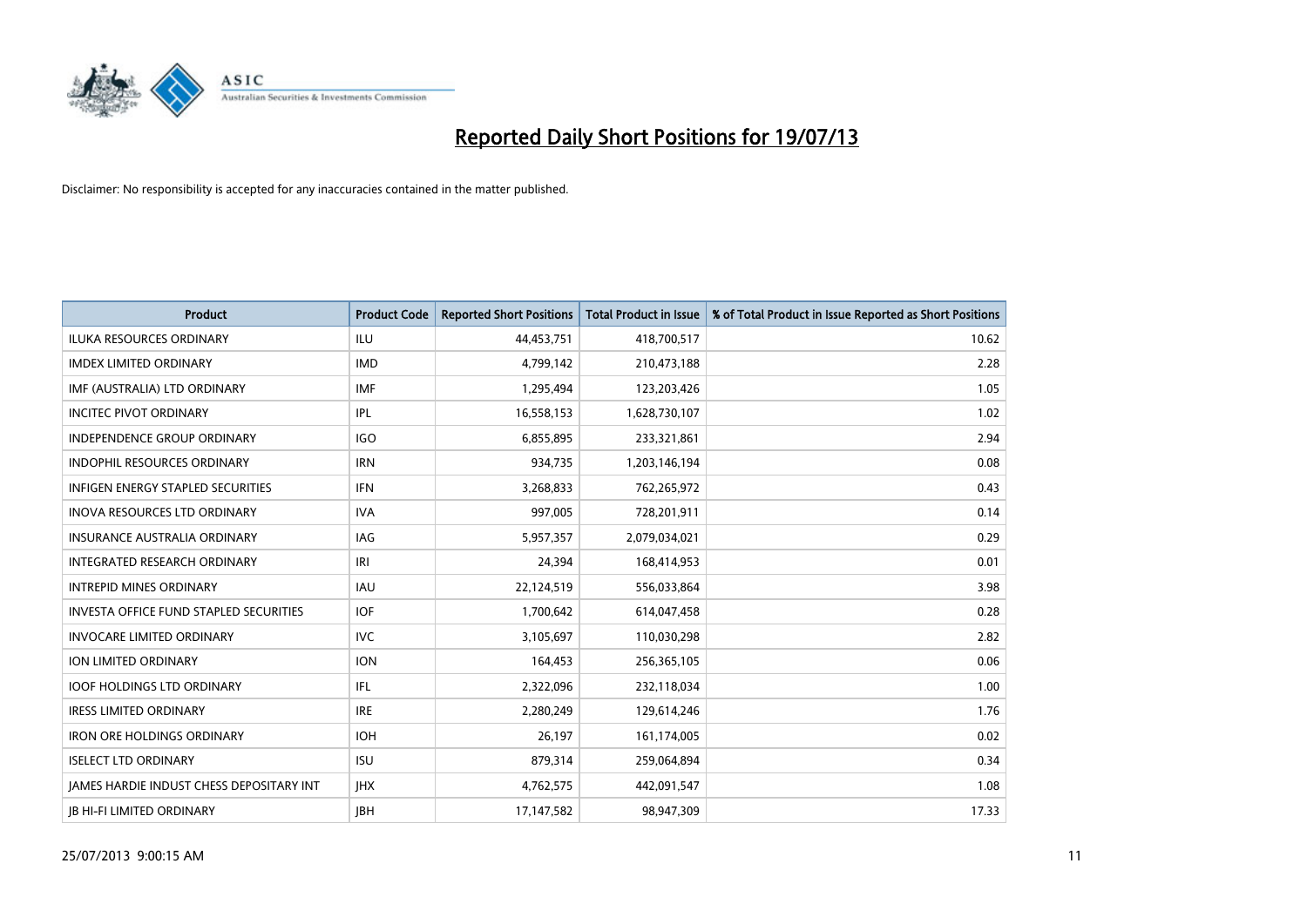

| <b>Product</b>                        | <b>Product Code</b> | <b>Reported Short Positions</b> | <b>Total Product in Issue</b> | % of Total Product in Issue Reported as Short Positions |
|---------------------------------------|---------------------|---------------------------------|-------------------------------|---------------------------------------------------------|
| <b>JUPITER MINES ORDINARY</b>         | <b>IMS</b>          | 9,874                           | 2,281,835,383                 | 0.00                                                    |
| <b>KAGARA LTD ORDINARY</b>            | KZL                 | 3,414,990                       | 798,953,117                   | 0.43                                                    |
| KAROON GAS AUSTRALIA ORDINARY         | <b>KAR</b>          | 3,224,120                       | 221,420,769                   | 1.46                                                    |
| KATHMANDU HOLD LTD ORDINARY           | <b>KMD</b>          | 1,296,976                       | 200,215,894                   | 0.65                                                    |
| <b>KBL MINING LIMITED ORDINARY</b>    | <b>KBL</b>          | 1,820                           | 293,535,629                   | 0.00                                                    |
| KINGSGATE CONSOLID. ORDINARY          | <b>KCN</b>          | 9,546,311                       | 152,191,905                   | 6.27                                                    |
| KINGSROSE MINING LTD ORDINARY         | <b>KRM</b>          | 1,613,511                       | 291,959,871                   | 0.55                                                    |
| LEIGHTON HOLDINGS ORDINARY            | LEI                 | 18,654,232                      | 337,235,188                   | 5.53                                                    |
| LEND LEASE GROUP UNIT/ORD STAPLED     | <b>LLC</b>          | 1,101,131                       | 575,508,314                   | 0.19                                                    |
| LINC ENERGY LTD ORDINARY              | <b>LNC</b>          | 18,241,469                      | 518,687,562                   | 3.52                                                    |
| LION SELECTION GRP ORDINARY           | <b>LSX</b>          | 36                              | 95,420,281                    | 0.00                                                    |
| LYCOPODIUM LIMITED ORDINARY           | LYL                 | 4,318                           | 38,955,103                    | 0.01                                                    |
| LYNAS CORPORATION ORDINARY            | <b>LYC</b>          | 208,218,917                     | 1,960,801,292                 | 10.62                                                   |
| <b>M2 TELECOMMUNICATION ORDINARY</b>  | <b>MTU</b>          | 6,219,130                       | 178,430,693                   | 3.49                                                    |
| MACA LIMITED ORDINARY                 | <b>MLD</b>          | 92,034                          | 172,500,000                   | 0.05                                                    |
| <b>MACMAHON HOLDINGS ORDINARY</b>     | <b>MAH</b>          | 7,788,551                       | 1,261,699,966                 | 0.62                                                    |
| MACO ATLAS ROADS GRP ORDINARY STAPLED | <b>MQA</b>          | 20,615,265                      | 478,531,436                   | 4.31                                                    |
| MACQUARIE GROUP LTD ORDINARY          | <b>MOG</b>          | 2,229,105                       | 339,816,303                   | 0.66                                                    |
| MAGELLAN FIN GRP LTD ORDINARY         | <b>MFG</b>          | 328,898                         | 152,782,876                   | 0.22                                                    |
| <b>MATRIX C &amp; E LTD ORDINARY</b>  | <b>MCE</b>          | 3,218,695                       | 94,555,428                    | 3.40                                                    |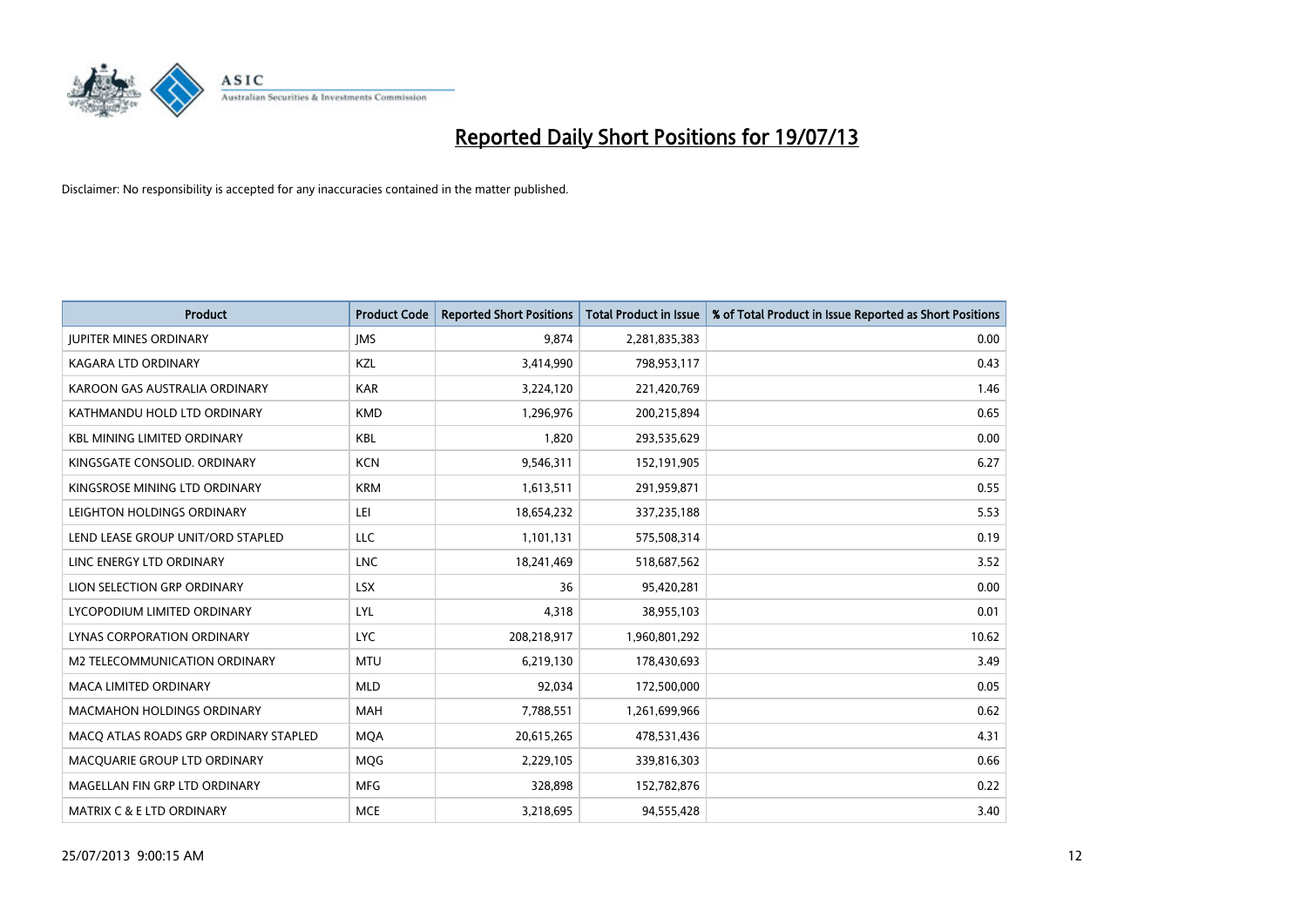

| Product                              | <b>Product Code</b> | <b>Reported Short Positions</b> | <b>Total Product in Issue</b> | % of Total Product in Issue Reported as Short Positions |
|--------------------------------------|---------------------|---------------------------------|-------------------------------|---------------------------------------------------------|
| <b>MAVERICK DRILLING ORDINARY</b>    | <b>MAD</b>          | 8,471,025                       | 452,726,751                   | 1.87                                                    |
| <b>MAXITRANS INDUSTRIES ORDINARY</b> | <b>MXI</b>          | 3,243                           | 183,993,392                   | 0.00                                                    |
| MCMILLAN SHAKESPEARE ORDINARY        | <b>MMS</b>          | 1,291,903                       | 74,523,965                    | 1.73                                                    |
| MCPHERSON'S LTD ORDINARY             | <b>MCP</b>          | 10                              | 89,294,198                    | 0.00                                                    |
| MEDUSA MINING LTD ORDINARY           | <b>MML</b>          | 4,770,251                       | 188,903,911                   | 2.53                                                    |
| MEO AUSTRALIA LTD ORDINARY           | <b>MEO</b>          | 19,345                          | 627,264,587                   | 0.00                                                    |
| <b>MERMAID MARINE ORDINARY</b>       | <b>MRM</b>          | 931,513                         | 229,962,314                   | 0.41                                                    |
| MESOBLAST LIMITED ORDINARY           | <b>MSB</b>          | 6,188,109                       | 315,423,901                   | 1.96                                                    |
| METALS X LIMITED ORDINARY            | <b>MLX</b>          | 93,655                          | 1,651,766,110                 | 0.01                                                    |
| METCASH LIMITED ORDINARY             | <b>MTS</b>          | 74,468,908                      | 880,704,786                   | 8.46                                                    |
| MICLYN EXP OFFSHR ORDINARY           | <b>MIO</b>          | 647,938                         | 281,538,972                   | 0.23                                                    |
| MIGHTY RIVER POWER ORDINARY          | <b>MYT</b>          | 760,127                         | 1,400,000,094                 | 0.05                                                    |
| MINCOR RESOURCES NL ORDINARY         | <b>MCR</b>          | 2,525,044                       | 188,208,274                   | 1.34                                                    |
| MINERAL DEPOSITS ORDINARY            | <b>MDL</b>          | 3,284,699                       | 83,538,786                    | 3.93                                                    |
| MINERAL RESOURCES, ORDINARY          | <b>MIN</b>          | 9,925,437                       | 185,987,992                   | 5.34                                                    |
| MIRABELA NICKEL LTD ORDINARY         | <b>MBN</b>          | 24,006,419                      | 876,801,147                   | 2.74                                                    |
| MIRVAC GROUP STAPLED SECURITIES      | MGR                 | 8,277,008                       | 3,664,938,678                 | 0.23                                                    |
| MOLOPO ENERGY LTD ORDINARY           | <b>MPO</b>          | 478,159                         | 246,592,053                   | 0.19                                                    |
| MONADELPHOUS GROUP ORDINARY          | <b>MND</b>          | 10,916,034                      | 90,940,258                    | 12.00                                                   |
| MORTGAGE CHOICE LTD ORDINARY         | MOC                 | 1,035,702                       | 123,431,282                   | 0.84                                                    |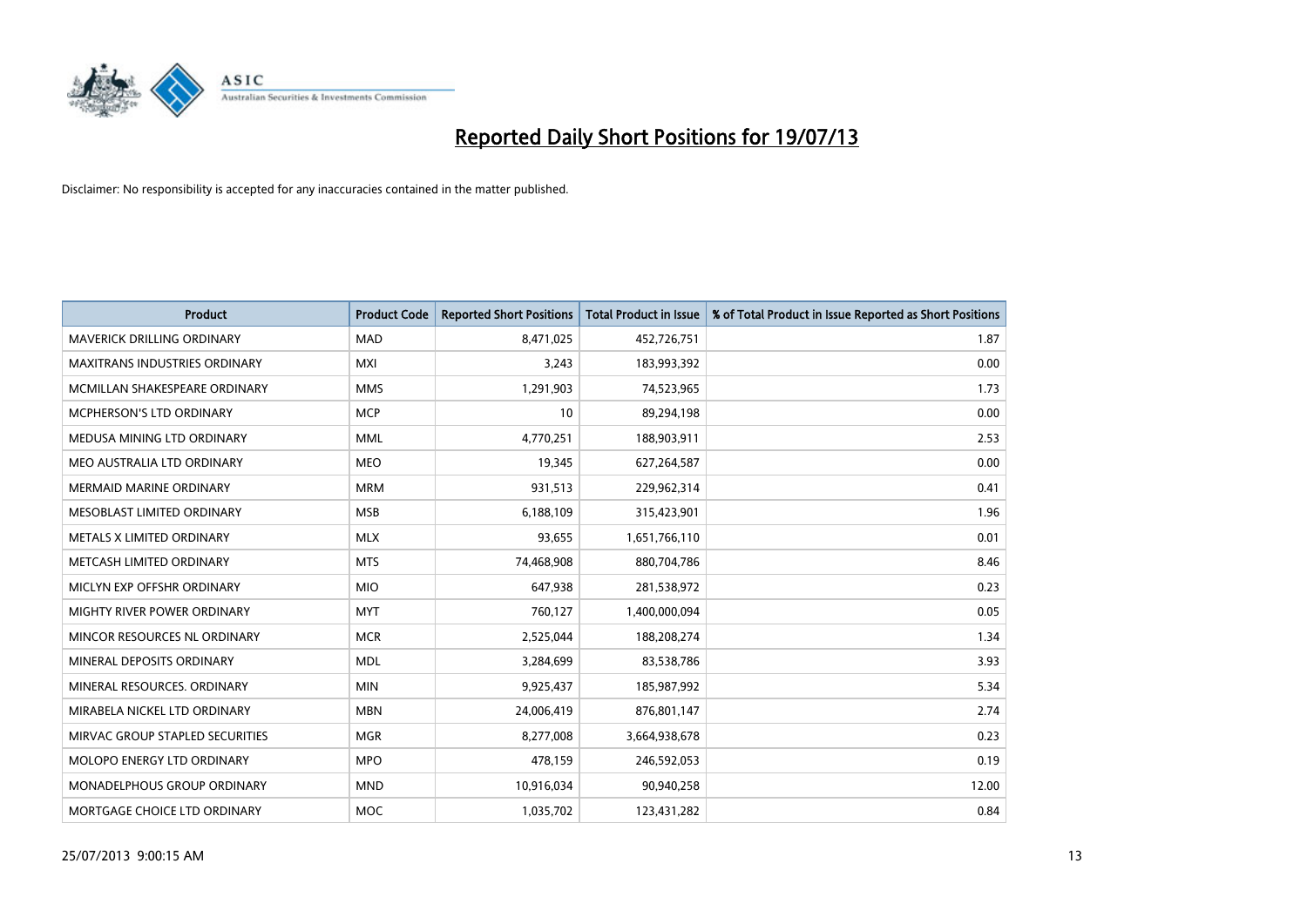

| <b>Product</b>                    | <b>Product Code</b> | <b>Reported Short Positions</b> | <b>Total Product in Issue</b> | % of Total Product in Issue Reported as Short Positions |
|-----------------------------------|---------------------|---------------------------------|-------------------------------|---------------------------------------------------------|
| <b>MOUNT GIBSON IRON ORDINARY</b> | MGX                 | 19,709,585                      | 1,090,584,232                 | 1.81                                                    |
| MULTIPLEX SITES SITES             | <b>MXUPA</b>        | 1,065                           | 4,500,000                     | 0.02                                                    |
| MURCHISON METALS LTD ORDINARY     | <b>MMX</b>          | 3,233,126                       | 450,497,346                   | 0.72                                                    |
| MYER HOLDINGS LTD ORDINARY        | <b>MYR</b>          | 81,825,024                      | 583,594,551                   | 14.02                                                   |
| NATIONAL AUST. BANK ORDINARY      | <b>NAB</b>          | 8,831,986                       | 2,343,069,082                 | 0.38                                                    |
| NAVITAS LIMITED ORDINARY          | <b>NVT</b>          | 10,571,501                      | 375,367,918                   | 2.82                                                    |
| NEON ENERGY LIMITED ORDINARY      | <b>NEN</b>          | 1,245,383                       | 552,637,848                   | 0.23                                                    |
| NEW HOPE CORPORATION ORDINARY     | <b>NHC</b>          | 1,600,992                       | 830,563,352                   | 0.19                                                    |
| NEW STANDARD ENERGY ORDINARY      | <b>NSE</b>          | 322,032                         | 305,331,847                   | 0.11                                                    |
| NEWCREST MINING ORDINARY          | <b>NCM</b>          | 3,465,973                       | 766,510,971                   | 0.45                                                    |
| NEWS CORP. A NON-VOTING CDI       | <b>NNCLV</b>        | 3,238,255                       | 379,388,744                   | 0.85                                                    |
| NEWS CORP. B VOTING CDI           | <b>NNC</b>          | 117,470                         | 199,630,239                   | 0.06                                                    |
| NEWSAT LIMITED ORDINARY           | <b>NWT</b>          | 920                             | 539,578,507                   | 0.00                                                    |
| NEXTDC LIMITED ORDINARY           | <b>NXT</b>          | 6,063,752                       | 173,673,716                   | 3.49                                                    |
| NEXUS ENERGY LIMITED ORDINARY     | <b>NXS</b>          | 4,276,907                       | 1,330,219,459                 | 0.32                                                    |
| NIB HOLDINGS LIMITED ORDINARY     | <b>NHF</b>          | 421,365                         | 439,004,182                   | 0.10                                                    |
| NIDO PETROLEUM ORDINARY           | <b>NDO</b>          | 42,500                          | 2,046,650,968                 | 0.00                                                    |
| NOBLE MINERAL RES ORDINARY        | <b>NMG</b>          | 2,365,726                       | 666,397,952                   | 0.36                                                    |
| NORFOLK GROUP ORDINARY            | <b>NFK</b>          | 50                              | 161,999,196                   | 0.00                                                    |
| NORTHERN IRON LTD ORDINARY        | <b>NFE</b>          | 1,617,501                       | 484,405,314                   | 0.33                                                    |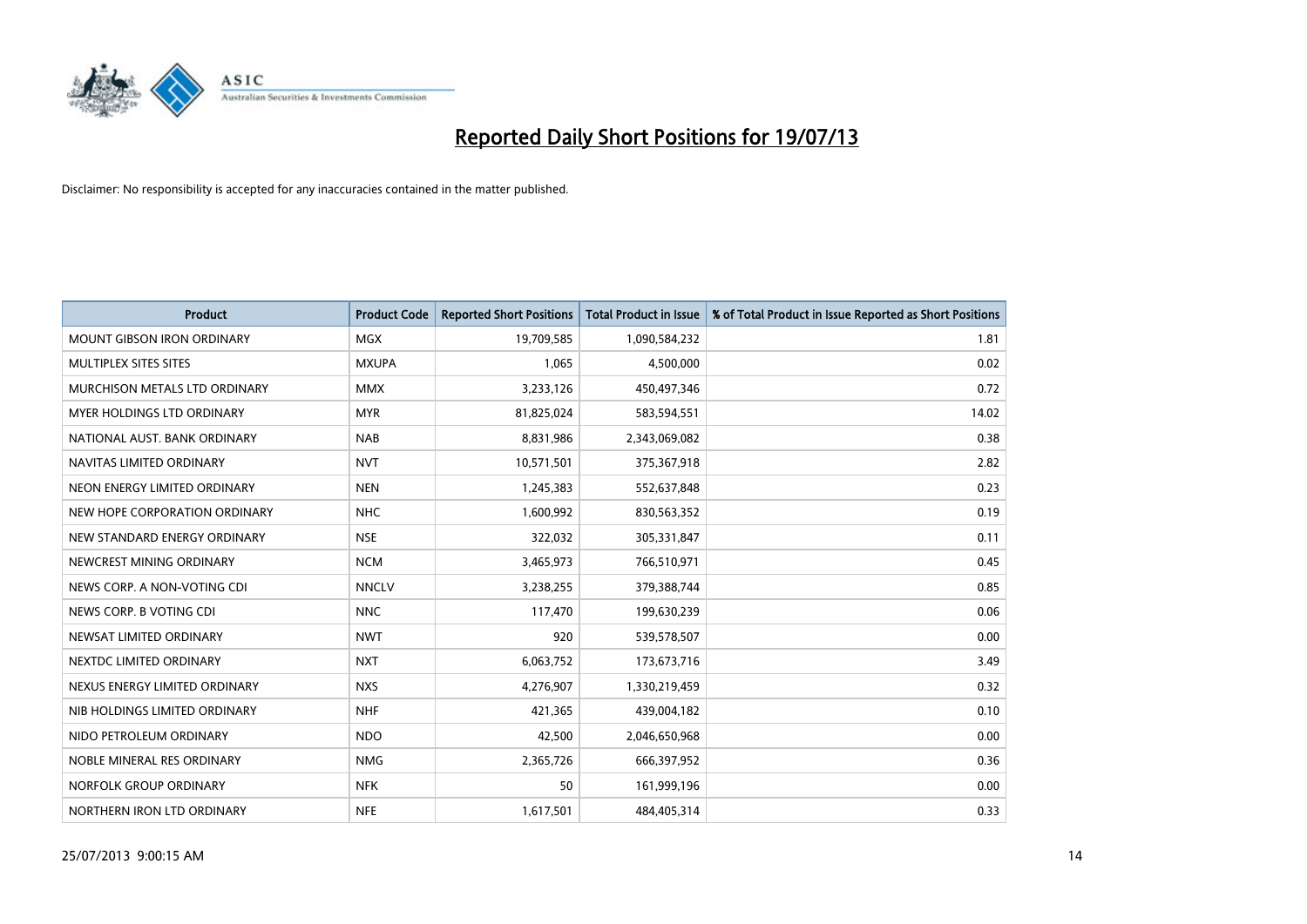

| <b>Product</b>                        | <b>Product Code</b> | <b>Reported Short Positions</b> | <b>Total Product in Issue</b> | % of Total Product in Issue Reported as Short Positions |
|---------------------------------------|---------------------|---------------------------------|-------------------------------|---------------------------------------------------------|
| NORTHERN STAR ORDINARY                | <b>NST</b>          | 6,842,215                       | 424,279,762                   | 1.61                                                    |
| NRW HOLDINGS LIMITED ORDINARY         | <b>NWH</b>          | 21,141,528                      | 278,888,011                   | 7.58                                                    |
| NUCOAL RESOURCES LTD ORDINARY         | <b>NCR</b>          | 90,001                          | 768,612,354                   | 0.01                                                    |
| NUFARM LIMITED ORDINARY               | <b>NUF</b>          | 14,884,112                      | 262,954,040                   | 5.66                                                    |
| OCEANAGOLD CORP. CHESS DEPOSITARY INT | <b>OGC</b>          | 2,157,279                       | 293,574,586                   | 0.73                                                    |
| OCEANIA CAPITAL LTD ORDINARY          | <b>OCP</b>          | 18                              | 35,307,209                    | 0.00                                                    |
| OIL SEARCH LTD ORDINARY               | OSH                 | 8,166,757                       | 1,340,018,530                 | 0.61                                                    |
| OM HOLDINGS LIMITED ORDINARY          | OMH                 | 3,216,231                       | 733,423,337                   | 0.44                                                    |
| ORICA LIMITED ORDINARY                | ORI                 | 7,772,421                       | 368,203,632                   | 2.11                                                    |
| ORIGIN ENERGY ORDINARY                | <b>ORG</b>          | 14,243,643                      | 1,097,963,570                 | 1.30                                                    |
| OROCOBRE LIMITED ORDINARY             | <b>ORE</b>          | 471,021                         | 117,745,140                   | 0.40                                                    |
| OROTONGROUP LIMITED ORDINARY          | <b>ORL</b>          | 334,192                         | 40,880,902                    | 0.82                                                    |
| ORPHEUS ENERGY LTD ORDINARY           | <b>OEG</b>          | 67,200                          | 130,475,919                   | 0.05                                                    |
| OZ MINERALS ORDINARY                  | OZL                 | 7,694,027                       | 303,470,022                   | 2.54                                                    |
| PACIFIC BRANDS ORDINARY               | <b>PBG</b>          | 14,252,178                      | 912,915,695                   | 1.56                                                    |
| PALADIN ENERGY LTD ORDINARY           | <b>PDN</b>          | 110,523,593                     | 837,187,808                   | 13.20                                                   |
| PANAUST LIMITED ORDINARY              | <b>PNA</b>          | 6,419,781                       | 619,084,930                   | 1.04                                                    |
| PANORAMIC RESOURCES ORDINARY          | PAN                 | 310,887                         | 260,676,416                   | 0.12                                                    |
| PAPERLINX LIMITED ORDINARY            | <b>PPX</b>          | 48,006                          | 609,280,761                   | 0.01                                                    |
| PAPILLON RES LTD ORDINARY             | PIR                 | 9,640,738                       | 337,544,210                   | 2.86                                                    |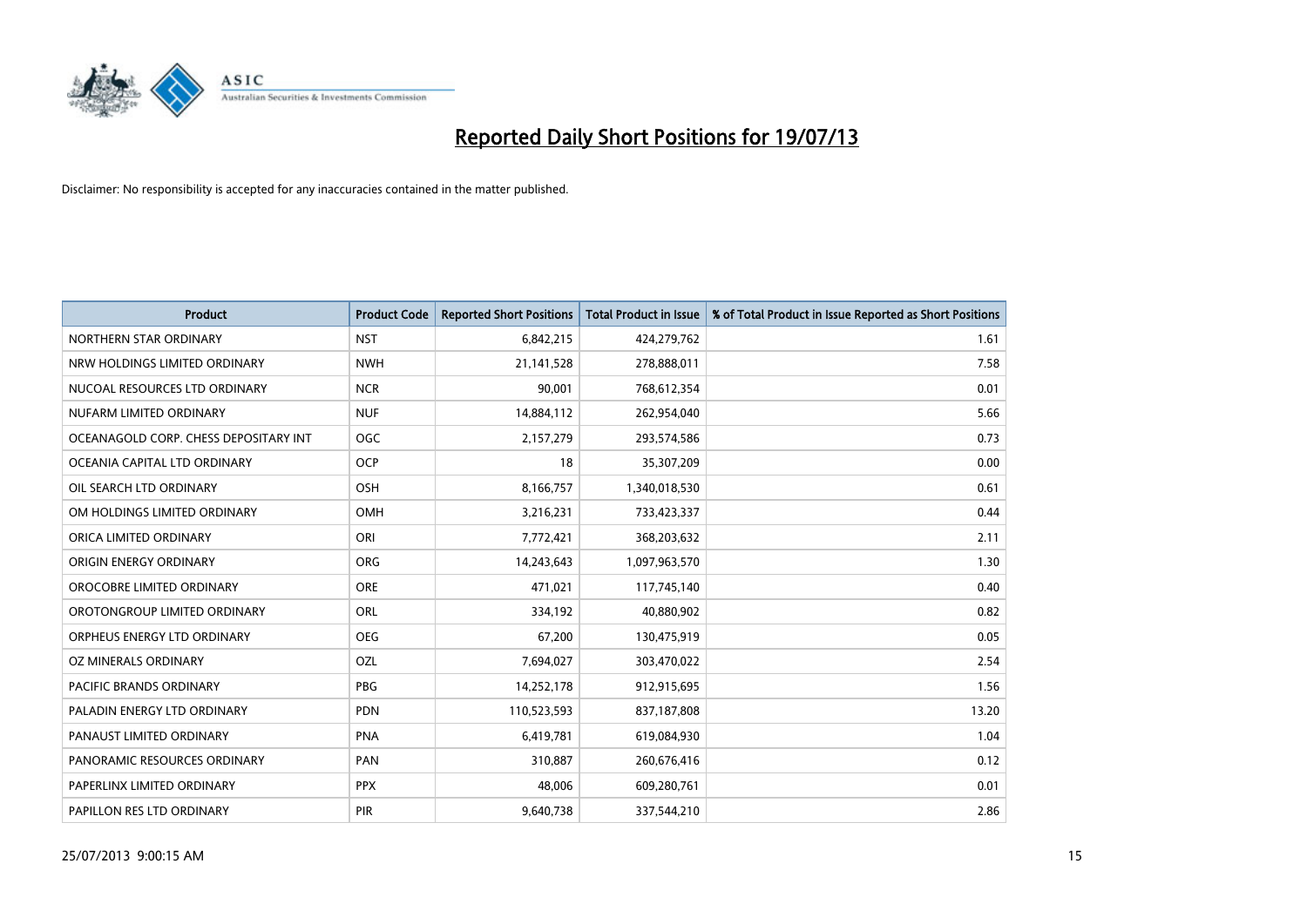

| <b>Product</b>                    | <b>Product Code</b> | <b>Reported Short Positions</b> | <b>Total Product in Issue</b> | % of Total Product in Issue Reported as Short Positions |
|-----------------------------------|---------------------|---------------------------------|-------------------------------|---------------------------------------------------------|
| PEET LIMITED ORDINARY             | <b>PPC</b>          | 3,555,677                       | 431,986,887                   | 0.82                                                    |
| PERILYA LIMITED ORDINARY          | <b>PEM</b>          | 21,528                          | 769,316,426                   | 0.00                                                    |
| PERPETUAL LIMITED ORDINARY        | <b>PPT</b>          | 2,241,008                       | 41,980,678                    | 5.34                                                    |
| PERSEUS MINING LTD ORDINARY       | PRU                 | 17,658,011                      | 457,962,088                   | 3.86                                                    |
| PHARMAXIS LTD ORDINARY            | <b>PXS</b>          | 6,990,579                       | 308,543,389                   | 2.27                                                    |
| PHOSPHAGENICS LTD. ORDINARY       | POH                 | 274,058                         | 1,020,465,957                 | 0.03                                                    |
| PLATINUM ASSET ORDINARY           | <b>PTM</b>          | 3,823,559                       | 578,145,695                   | 0.66                                                    |
| PLATINUM AUSTRALIA ORDINARY       | PLA                 | 836,127                         | 504,968,043                   | 0.17                                                    |
| PMI GOLD CORP CDI 1:1             | <b>PVM</b>          | 232,274                         | 151,793,751                   | 0.15                                                    |
| <b>PMP LIMITED ORDINARY</b>       | <b>PMP</b>          | 28,840                          | 323,781,124                   | 0.01                                                    |
| PREMIER INVESTMENTS ORDINARY      | <b>PMV</b>          | 1,387,919                       | 155,260,478                   | 0.89                                                    |
| PRIMA BIOMED LTD ORDINARY         | <b>PRR</b>          | 343,262                         | 1,143,146,838                 | 0.03                                                    |
| PRIMARY HEALTH CARE ORDINARY      | <b>PRY</b>          | 27,061,391                      | 503,921,941                   | 5.37                                                    |
| PRIMEAG AUSTRALIA ORDINARY        | PAG                 | 5,194                           | 266,394,444                   | 0.00                                                    |
| PROGRAMMED ORDINARY               | <b>PRG</b>          | 440,279                         | 118,192,527                   | 0.37                                                    |
| <b>QANTAS AIRWAYS ORDINARY</b>    | QAN                 | 23,114,299                      | 2,241,745,788                 | 1.03                                                    |
| OBE INSURANCE GROUP ORDINARY      | <b>OBE</b>          | 30,603,938                      | 1,220,868,532                 | 2.51                                                    |
| ORXPHARMA LTD ORDINARY            | QRX                 | 1,138,061                       | 144,785,606                   | 0.79                                                    |
| <b>QUBE HOLDINGS LTD ORDINARY</b> | <b>QUB</b>          | 14,190,624                      | 928,965,547                   | 1.53                                                    |
| RAMELIUS RESOURCES ORDINARY       | <b>RMS</b>          | 3,428,603                       | 337,686,949                   | 1.02                                                    |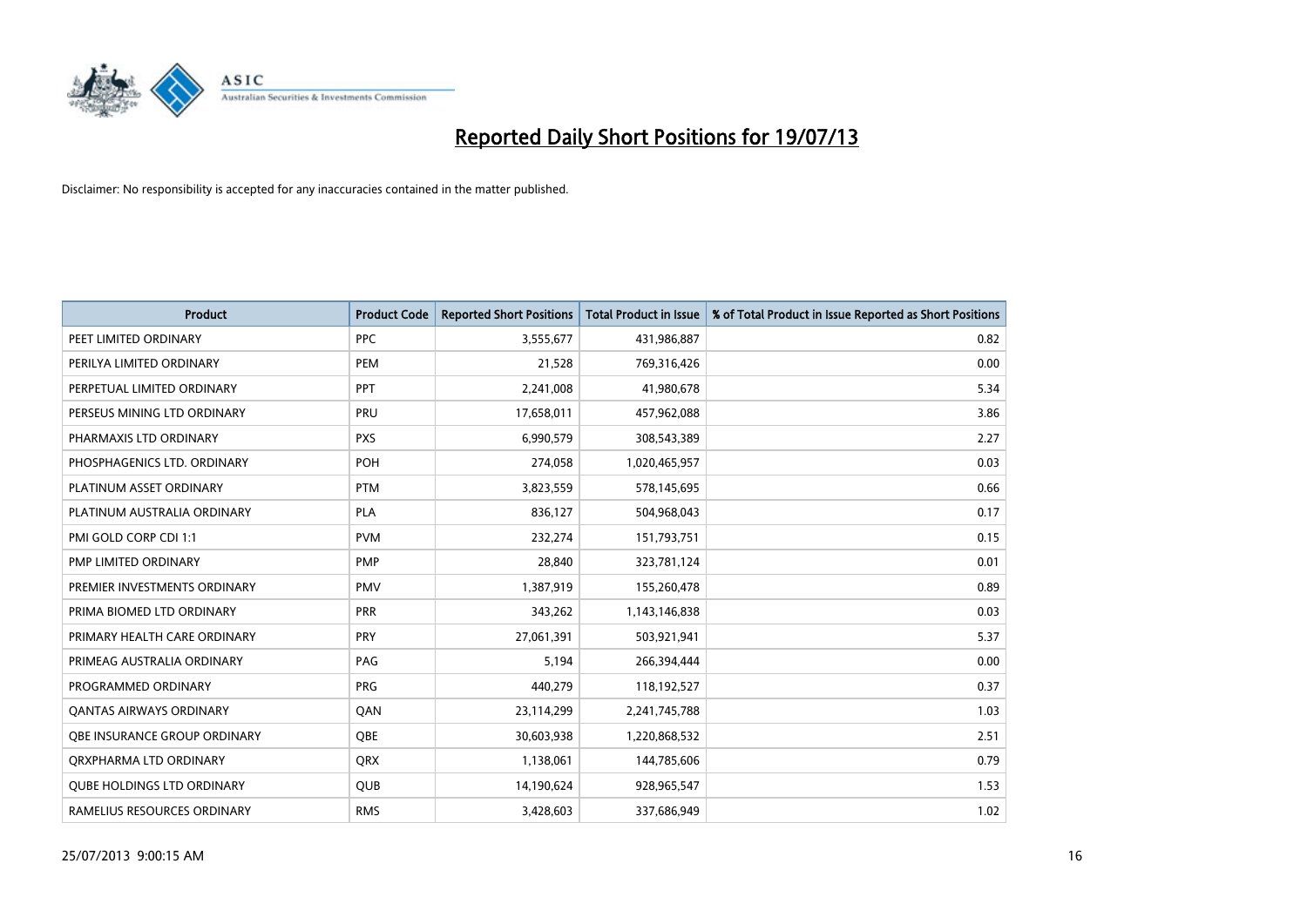

| <b>Product</b>                      | <b>Product Code</b> | <b>Reported Short Positions</b> | <b>Total Product in Issue</b> | % of Total Product in Issue Reported as Short Positions |
|-------------------------------------|---------------------|---------------------------------|-------------------------------|---------------------------------------------------------|
| RAMSAY HEALTH CARE ORDINARY         | <b>RHC</b>          | 1,831,966                       | 202,081,252                   | 0.91                                                    |
| RANGE RESOURCES LTD ORDINARY        | <b>RRS</b>          | 44,458                          | 2,873,969,974                 | 0.00                                                    |
| <b>RCR TOMLINSON ORDINARY</b>       | <b>RCR</b>          | 2,307,936                       | 132,431,265                   | 1.74                                                    |
| <b>REA GROUP ORDINARY</b>           | <b>REA</b>          | 805,992                         | 131,714,699                   | 0.61                                                    |
| <b>RED 5 LIMITED ORDINARY</b>       | <b>RED</b>          | 846,824                         | 135,488,008                   | 0.63                                                    |
| <b>RED FORK ENERGY ORDINARY</b>     | <b>RFE</b>          | 3,916,330                       | 388,551,719                   | 1.01                                                    |
| REDBANK ENERGY LTD ORDINARY         | AEJ                 | 13                              | 786,287                       | 0.00                                                    |
| REECE AUSTRALIA LTD. ORDINARY       | <b>REH</b>          | 447                             | 99,600,000                    | 0.00                                                    |
| REGIS RESOURCES ORDINARY            | <b>RRL</b>          | 15,618,770                      | 475,898,018                   | 3.28                                                    |
| RESMED INC CDI 10:1                 | <b>RMD</b>          | 8,884,168                       | 1,556,242,300                 | 0.57                                                    |
| RESOLUTE MINING ORDINARY            | <b>RSG</b>          | 2,383,141                       | 640,994,224                   | 0.37                                                    |
| RESOURCE EQUIP LTD ORDINARY         | <b>RQL</b>          | 5,000                           | 248,990,471                   | 0.00                                                    |
| <b>RESOURCE GENERATION ORDINARY</b> | <b>RES</b>          | 170,073                         | 284,698,002                   | 0.06                                                    |
| RETAIL FOOD GROUP ORDINARY          | <b>RFG</b>          | 2,416,714                       | 130,277,856                   | 1.86                                                    |
| REX MINERALS LIMITED ORDINARY       | <b>RXM</b>          | 1,681,417                       | 188,907,284                   | 0.89                                                    |
| <b>RHG LIMITED ORDINARY</b>         | <b>RHG</b>          | 1,251,083                       | 308,483,177                   | 0.41                                                    |
| <b>RIALTO ENERGY ORDINARY</b>       | <b>RIA</b>          | 41                              | 786,649,489                   | 0.00                                                    |
| <b>RIDLEY CORPORATION ORDINARY</b>  | <b>RIC</b>          | 850,672                         | 307,817,071                   | 0.28                                                    |
| RIO TINTO LIMITED ORDINARY          | <b>RIO</b>          | 5,818,911                       | 435,758,720                   | 1.34                                                    |
| ROBUST RESOURCES ORDINARY           | <b>ROL</b>          | 10,000                          | 88,139,423                    | 0.01                                                    |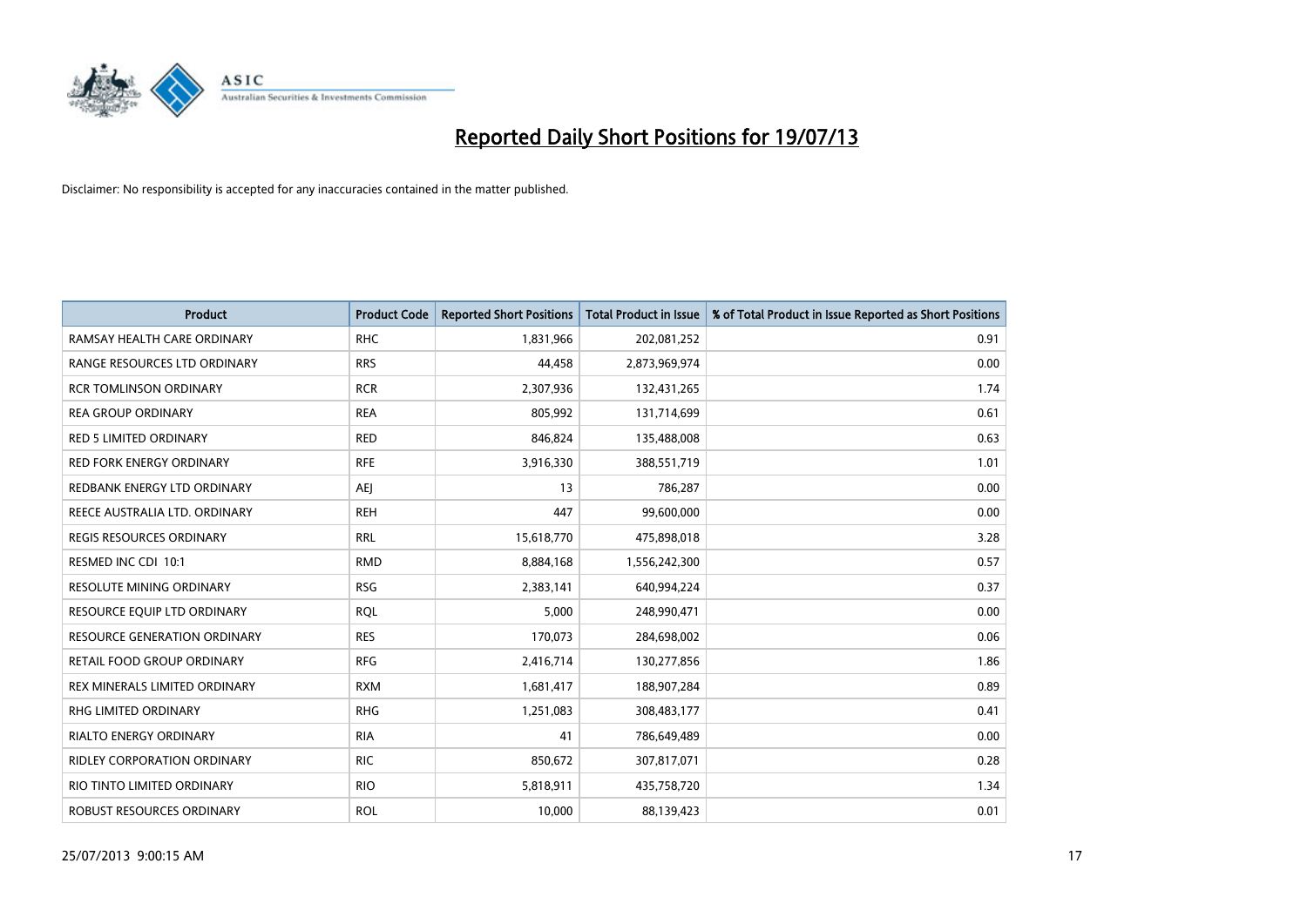

| <b>Product</b>                        | <b>Product Code</b> | <b>Reported Short Positions</b> | <b>Total Product in Issue</b> | % of Total Product in Issue Reported as Short Positions |
|---------------------------------------|---------------------|---------------------------------|-------------------------------|---------------------------------------------------------|
| ROC OIL COMPANY ORDINARY              | <b>ROC</b>          | 1,834,366                       | 683,235,552                   | 0.27                                                    |
| SAI GLOBAL LIMITED ORDINARY           | SAI                 | 12,843,100                      | 209,440,120                   | 6.13                                                    |
| SALMAT LIMITED ORDINARY               | <b>SLM</b>          | 62,710                          | 159,812,799                   | 0.04                                                    |
| SANDFIRE RESOURCES ORDINARY           | <b>SFR</b>          | 4,042,769                       | 155,640,968                   | 2.60                                                    |
| SANTANA MINERALS LTD ORDINARY         | SMI                 | 488,715                         | 97,725,799                    | 0.50                                                    |
| SANTOS LTD ORDINARY                   | <b>STO</b>          | 4,270,426                       | 965,584,404                   | 0.44                                                    |
| SARACEN MINERAL ORDINARY              | SAR                 | 21,151,256                      | 595,263,186                   | 3.55                                                    |
| SCA PROPERTY GROUP STAPLED SECURITIES | SCP                 | 32,692,371                      | 642,417,140                   | 5.09                                                    |
| SEDGMAN LIMITED ORDINARY              | <b>SDM</b>          | 636,037                         | 220,368,310                   | 0.29                                                    |
| SEEK LIMITED ORDINARY                 | <b>SEK</b>          | 20,642,089                      | 337,833,019                   | 6.11                                                    |
| SELECT HARVESTS ORDINARY              | SHV                 | 26,953                          | 57,462,851                    | 0.05                                                    |
| SENEX ENERGY LIMITED ORDINARY         | <b>SXY</b>          | 7,995,851                       | 1,140,804,837                 | 0.70                                                    |
| SERVCORP LIMITED ORDINARY             | SRV                 | 496                             | 98,432,275                    | 0.00                                                    |
| SERVICE STREAM ORDINARY               | <b>SSM</b>          | 477,216                         | 283,418,867                   | 0.17                                                    |
| SEVEN GROUP HOLDINGS ORDINARY         | <b>SVW</b>          | 3,374,806                       | 308,160,281                   | 1.10                                                    |
| SEVEN WEST MEDIA LTD ORDINARY         | SWM                 | 4,536,068                       | 999,160,872                   | 0.45                                                    |
| SIGMA PHARMACEUTICAL ORDINARY         | <b>SIP</b>          | 6,746,879                       | 1,135,152,441                 | 0.59                                                    |
| SIHAYO GOLD LIMITED ORDINARY          | <b>SIH</b>          | 1                               | 844,832,293                   | 0.00                                                    |
| SILEX SYSTEMS ORDINARY                | <b>SLX</b>          | 1,847,504                       | 170,249,150                   | 1.09                                                    |
| SILVER CHEF LIMITED ORDINARY          | <b>SIV</b>          | 55,579                          | 28,762,745                    | 0.19                                                    |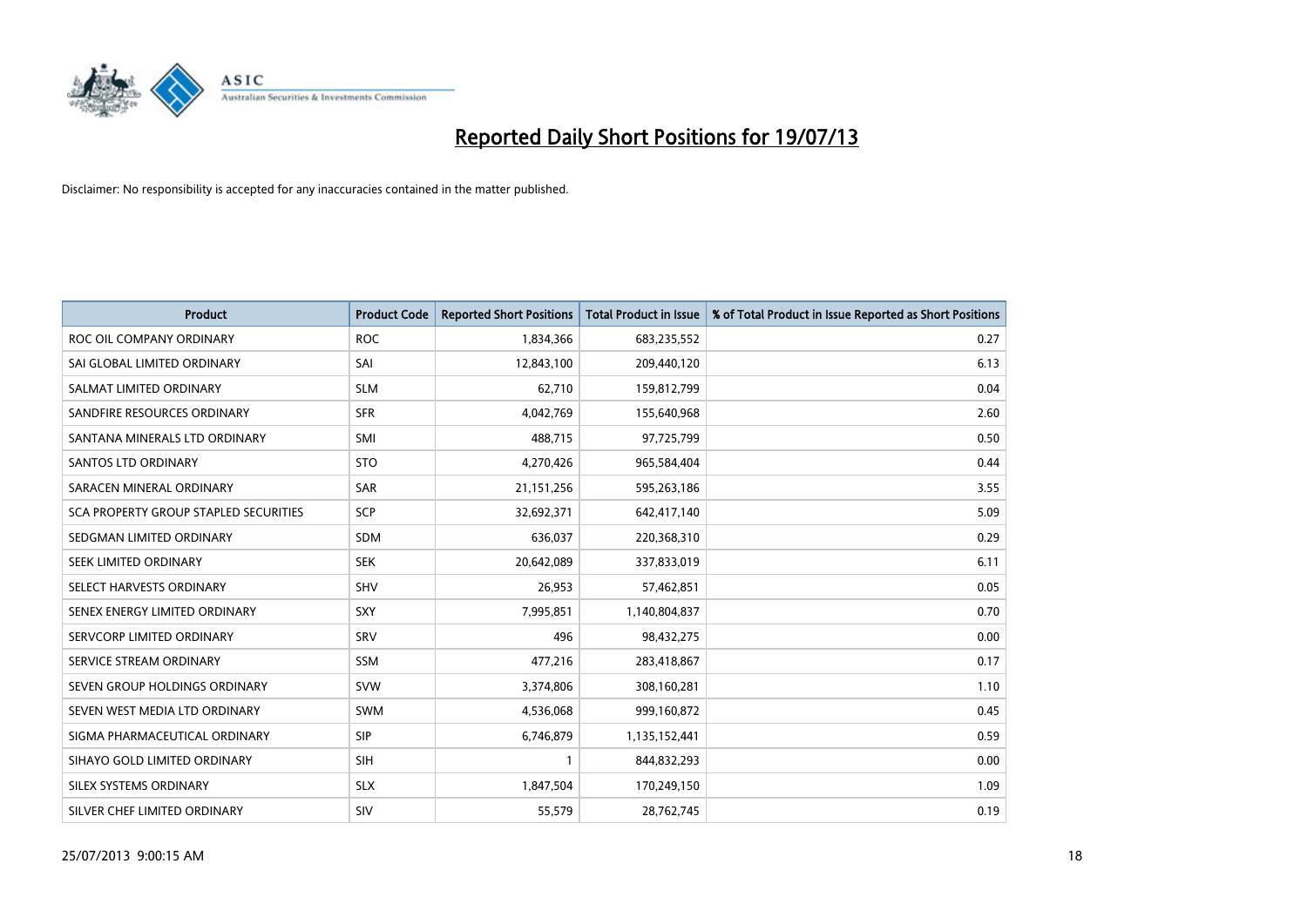

| <b>Product</b>                           | <b>Product Code</b> | <b>Reported Short Positions</b> | <b>Total Product in Issue</b> | % of Total Product in Issue Reported as Short Positions |
|------------------------------------------|---------------------|---------------------------------|-------------------------------|---------------------------------------------------------|
| SILVER LAKE RESOURCE ORDINARY            | <b>SLR</b>          | 9,617,114                       | 379,048,750                   | 2.54                                                    |
| SIMS METAL MGMT LTD ORDINARY             | <b>SGM</b>          | 9,296,352                       | 204,314,281                   | 4.55                                                    |
| SINGAPORE TELECOMM. CHESS DEPOSITARY INT | SGT                 | 854,652                         | 193,182,091                   | 0.44                                                    |
| SIRIUS RESOURCES NL ORDINARY             | <b>SIR</b>          | 4,337,640                       | 226,270,167                   | 1.92                                                    |
| SIRTEX MEDICAL ORDINARY                  | <b>SRX</b>          | 395,446                         | 56,079,887                    | 0.71                                                    |
| SKILLED GROUP LTD ORDINARY               | <b>SKE</b>          | 4,809,965                       | 233,533,526                   | 2.06                                                    |
| <b>SLATER &amp; GORDON ORDINARY</b>      | SGH                 | 942                             | 197,109,265                   | 0.00                                                    |
| SMS MANAGEMENT. ORDINARY                 | <b>SMX</b>          | 1,854,101                       | 69,919,865                    | 2.65                                                    |
| SONIC HEALTHCARE ORDINARY                | <b>SHL</b>          | 8,284,404                       | 397,158,181                   | 2.09                                                    |
| SOUL PATTINSON (W.H) ORDINARY            | SOL                 | 83,389                          | 239,395,320                   | 0.03                                                    |
| SOUTH BOULDER MINES ORDINARY             | <b>STB</b>          | 15,728                          | 127,952,826                   | 0.01                                                    |
| SP AUSNET STAPLED SECURITIES             | SPN                 | 36,748,982                      | 3,376,325,523                 | 1.09                                                    |
| SPARK INFRASTRUCTURE STAPLED NOTE & UNIT | SKI                 | 55,732,023                      | 1,326,734,264                 | 4.20                                                    |
| SPDR 200 FUND ETF UNITS                  | <b>STW</b>          | 39,582                          | 45,278,688                    | 0.09                                                    |
| SPECIALTY FASHION ORDINARY               | <b>SFH</b>          | 60,000                          | 192,236,121                   | 0.03                                                    |
| ST BARBARA LIMITED ORDINARY              | SBM                 | 26,924,357                      | 488,074,077                   | 5.52                                                    |
| STARPHARMA HOLDINGS ORDINARY             | SPL                 | 15,464,019                      | 283,864,948                   | 5.45                                                    |
| STHN CROSS MEDIA ORDINARY                | <b>SXL</b>          | 8,506,504                       | 704,858,524                   | 1.21                                                    |
| STOCKLAND UNITS/ORD STAPLED              | SGP                 | 8,123,475                       | 2,305,750,747                 | 0.35                                                    |
| STRAITS RES LTD. ORDINARY                | SRQ                 | 45,650                          | 1,164,150,159                 | 0.00                                                    |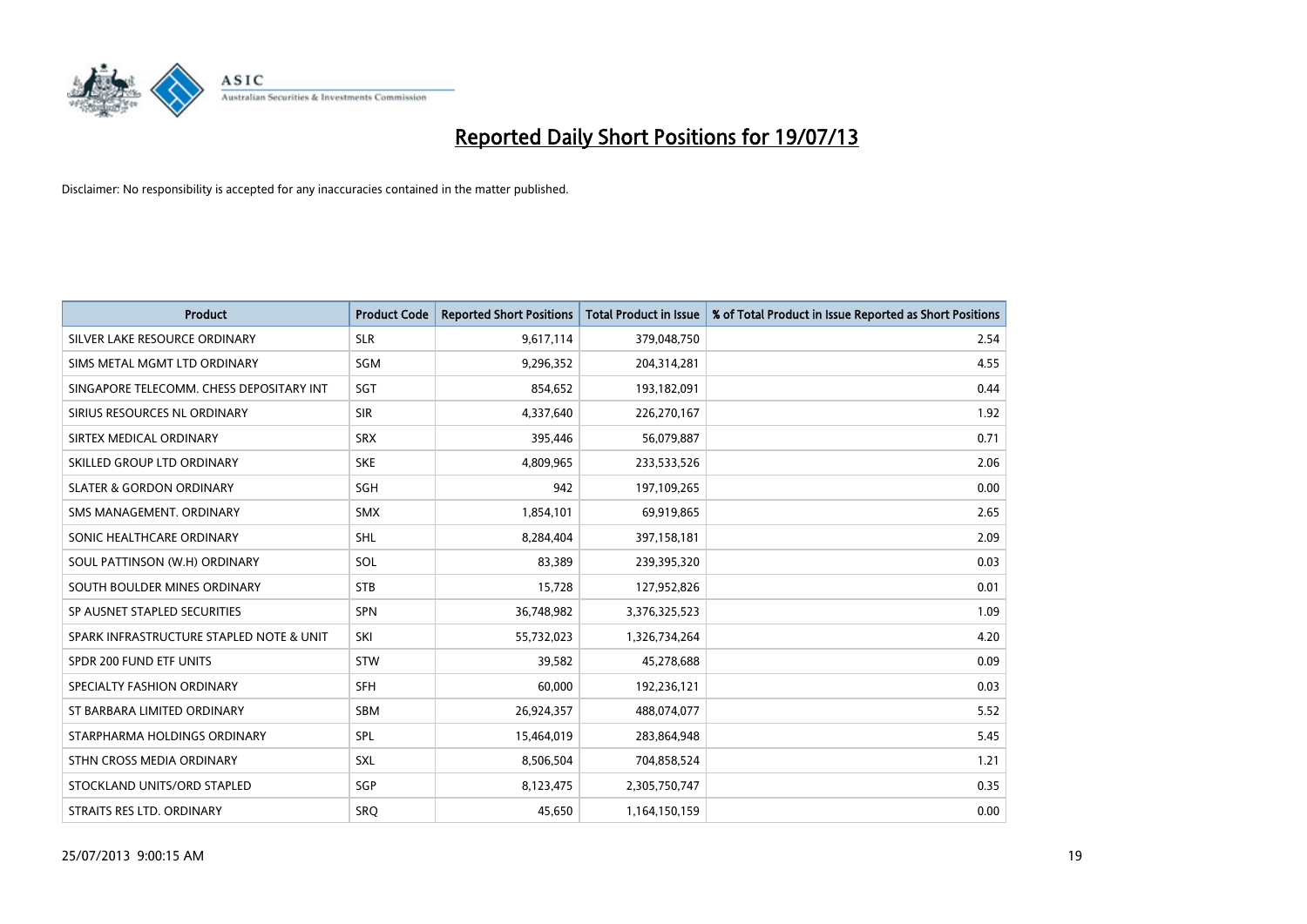

| <b>Product</b>                     | <b>Product Code</b> | <b>Reported Short Positions</b> | <b>Total Product in Issue</b> | % of Total Product in Issue Reported as Short Positions |
|------------------------------------|---------------------|---------------------------------|-------------------------------|---------------------------------------------------------|
| <b>STW COMMUNICATIONS ORDINARY</b> | SGN                 | 1,145,631                       | 403,828,512                   | 0.28                                                    |
| SUNCORP GROUP LTD ORDINARY         | <b>SUN</b>          | 8,150,822                       | 1,286,600,980                 | 0.63                                                    |
| SUNDANCE ENERGY ORDINARY           | <b>SEA</b>          | 644,201                         | 462,600,237                   | 0.14                                                    |
| SUNDANCE RESOURCES ORDINARY        | SDL                 | 47,257,225                      | 3,072,110,985                 | 1.54                                                    |
| SUNLAND GROUP LTD ORDINARY         | <b>SDG</b>          | 18,391                          | 189,417,674                   | 0.01                                                    |
| SUPER RET REP LTD ORDINARY         | <b>SUL</b>          | 983,748                         | 196,472,811                   | 0.50                                                    |
| SYD AIRPORT STAPLED US PROHIBIT.   | <b>SYD</b>          | 17, 161, 798                    | 1,861,210,782                 | 0.92                                                    |
| SYRAH RESOURCES ORDINARY           | <b>SYR</b>          | 629,746                         | 147,867,623                   | 0.43                                                    |
| TABCORP HOLDINGS LTD ORDINARY      | <b>TAH</b>          | 18,916,670                      | 744,885,690                   | 2.54                                                    |
| TANAMI GOLD NL ORDINARY            | <b>TAM</b>          | 41                              | 587,548,523                   | 0.00                                                    |
| TAP OIL LIMITED ORDINARY           | <b>TAP</b>          | 255,785                         | 241,608,606                   | 0.11                                                    |
| TASSAL GROUP LIMITED ORDINARY      | <b>TGR</b>          | 249,383                         | 146,304,404                   | 0.17                                                    |
| TATTS GROUP LTD ORDINARY           | <b>TTS</b>          | 16,687,457                      | 1,402,708,406                 | 1.19                                                    |
| TELECOM CORPORATION ORDINARY       | <b>TEL</b>          | 10,747,848                      | 1,817,088,869                 | 0.59                                                    |
| TELSTRA CORPORATION. ORDINARY      | <b>TLS</b>          | 52,404,602                      | 12,443,074,357                | 0.42                                                    |
| TEN NETWORK HOLDINGS ORDINARY      | <b>TEN</b>          | 125,437,605                     | 2,586,970,845                 | 4.85                                                    |
| TERANGA GOLD CORP CDI 1:1          | <b>TGZ</b>          | 44,615                          | 133,042,143                   | 0.03                                                    |
| THE REJECT SHOP ORDINARY           | <b>TRS</b>          | 1,814,542                       | 28,826,248                    | 6.29                                                    |
| THE TRUST COMP LTD ORDINARY        | <b>TRU</b>          | 2,468                           | 33,657,334                    | 0.01                                                    |
| THORN GROUP LIMITED ORDINARY       | <b>TGA</b>          | 33,102                          | 147,712,799                   | 0.02                                                    |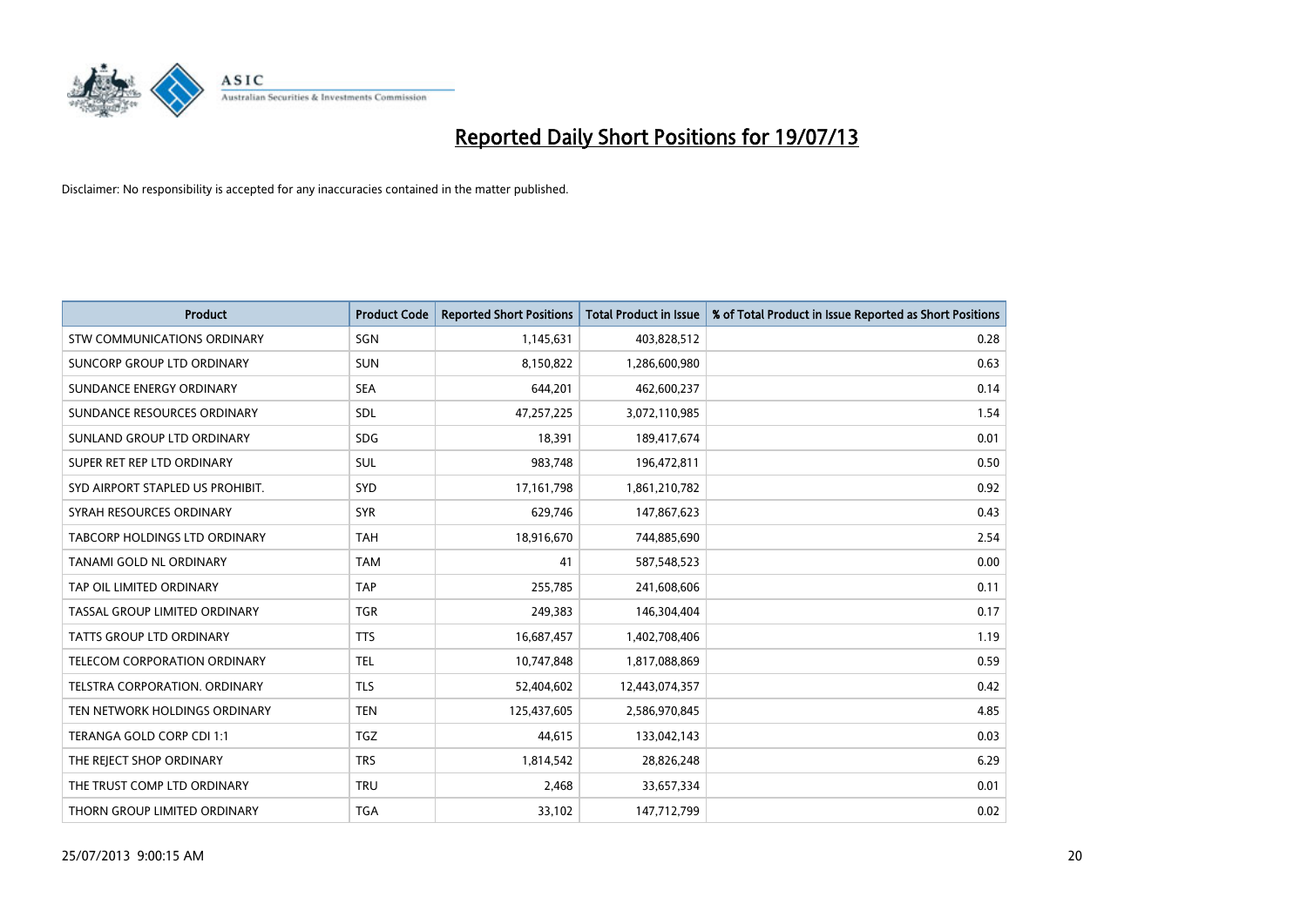

| <b>Product</b>                        | <b>Product Code</b> | <b>Reported Short Positions</b> | <b>Total Product in Issue</b> | % of Total Product in Issue Reported as Short Positions |
|---------------------------------------|---------------------|---------------------------------|-------------------------------|---------------------------------------------------------|
| <b>TIGER RESOURCES ORDINARY</b>       | <b>TGS</b>          | 878,202                         | 674,770,269                   | 0.13                                                    |
| TOLL HOLDINGS LTD ORDINARY            | <b>TOL</b>          | 34,704,230                      | 717,133,875                   | 4.84                                                    |
| TOX FREE SOLUTIONS ORDINARY           | <b>TOX</b>          | 890,743                         | 132,519,859                   | 0.67                                                    |
| TPG TELECOM LIMITED ORDINARY          | <b>TPM</b>          | 1,009,919                       | 793,808,141                   | 0.13                                                    |
| <b>TRADE ME GROUP ORDINARY</b>        | <b>TME</b>          | 341,273                         | 396,017,568                   | 0.09                                                    |
| <b>TRANSFIELD SERVICES ORDINARY</b>   | <b>TSE</b>          | 28,638,843                      | 512,457,716                   | 5.59                                                    |
| TRANSPACIFIC INDUST, ORDINARY         | <b>TPI</b>          | 7,482,610                       | 1,578,563,490                 | 0.47                                                    |
| TRANSURBAN GROUP TRIPLE STAPLED SEC.  | <b>TCL</b>          | 1,439,045                       | 1,481,594,818                 | 0.10                                                    |
| <b>TREASURY GROUP ORDINARY</b>        | <b>TRG</b>          | 760                             | 23,070,755                    | 0.00                                                    |
| TREASURY WINE ESTATE ORDINARY         | <b>TWE</b>          | 17,376,809                      | 647,227,144                   | 2.68                                                    |
| TROY RESOURCES LTD ORDINARY           | <b>TRY</b>          | 1,664,049                       | 157,017,805                   | 1.06                                                    |
| TWENTY-FIRST FOX INC A NON-VOTING CDI | <b>FOXLV</b>        | 1,776,113                       | 1,517,644,111                 | 0.12                                                    |
| TWENTY-FIRST FOX INC B VOTING CDI     | <b>FOX</b>          | 724,117                         | 798,520,953                   | 0.09                                                    |
| UGL LIMITED ORDINARY                  | UGL                 | 15,176,657                      | 166,511,240                   | 9.11                                                    |
| UNILIFE CORPORATION CDI 6:1           | <b>UNS</b>          | 320,614                         | 265,761,396                   | 0.12                                                    |
| UXC LIMITED ORDINARY                  | <b>UXC</b>          | 383,308                         | 308,806,649                   | 0.12                                                    |
| <b>VIRGIN AUS HLDG LTD ORDINARY</b>   | VAH                 | 78,259,520                      | 2,581,231,776                 | 3.03                                                    |
| <b>VIRTUS HEALTH LTD ORDINARY</b>     | <b>VRT</b>          | 319,491                         | 79,536,601                    | 0.40                                                    |
| <b>VOCUS COMMS LTD ORDINARY</b>       | <b>VOC</b>          | 14,790                          | 78,546,557                    | 0.02                                                    |
| <b>WATPAC LIMITED ORDINARY</b>        | <b>WTP</b>          | 87,748                          | 184,332,526                   | 0.05                                                    |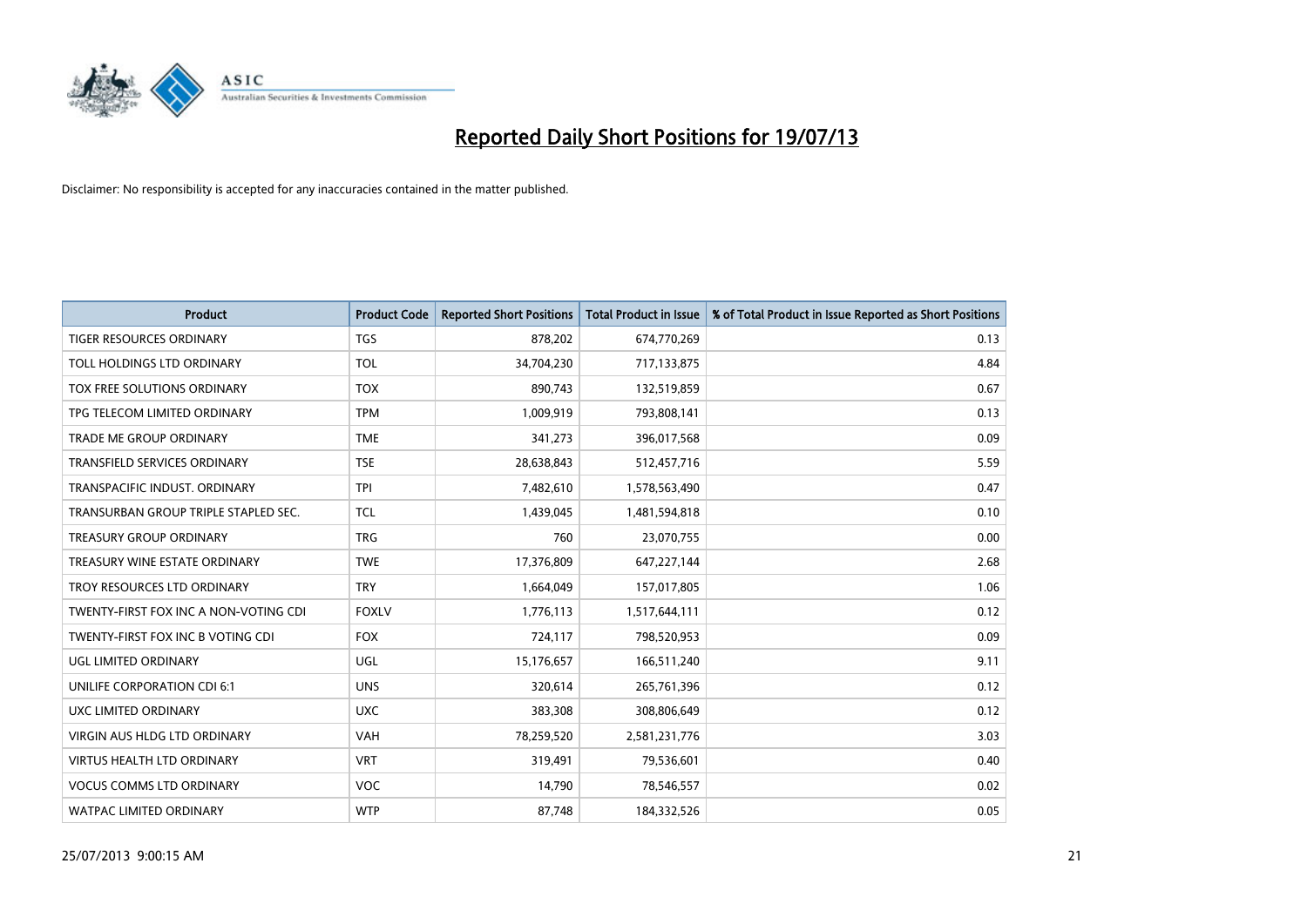

| <b>Product</b>                         | <b>Product Code</b> | <b>Reported Short Positions</b> | <b>Total Product in Issue</b> | % of Total Product in Issue Reported as Short Positions |
|----------------------------------------|---------------------|---------------------------------|-------------------------------|---------------------------------------------------------|
| <b>WDS LIMITED ORDINARY</b>            | <b>WDS</b>          | $\overline{7}$                  | 144,740,614                   | 0.00                                                    |
| WEBJET LIMITED ORDINARY                | <b>WEB</b>          | 1,422,898                       | 79,397,959                    | 1.79                                                    |
| WESFARMERS LIMITED ORDINARY            | <b>WES</b>          | 25,227,346                      | 1,006,671,453                 | 2.51                                                    |
| WESFARMERS LIMITED PARTIALLY PROTECTED | <b>WESN</b>         | 117,329                         | 150,522,145                   | 0.08                                                    |
| WESTERN AREAS LTD ORDINARY             | <b>WSA</b>          | 20,368,261                      | 196,843,803                   | 10.35                                                   |
| WESTERN DESERT RES. ORDINARY           | <b>WDR</b>          | 2,059,695                       | 392,493,317                   | 0.52                                                    |
| WESTFIELD GROUP ORD/UNIT STAPLED SEC   | <b>WDC</b>          | 6,121,516                       | 2,169,560,150                 | 0.28                                                    |
| WESTFIELD RETAIL TST UNIT STAPLED      | <b>WRT</b>          | 13,052,082                      | 3,054,166,195                 | 0.43                                                    |
| <b>WESTPAC BANKING CORP ORDINARY</b>   | <b>WBC</b>          | 25,092,679                      | 3,103,729,084                 | 0.81                                                    |
| WHITE ENERGY COMPANY ORDINARY          | <b>WEC</b>          | 10,463                          | 322,974,494                   | 0.00                                                    |
| WHITEHAVEN COAL ORDINARY               | <b>WHC</b>          | 104,290,798                     | 1,025,692,710                 | 10.17                                                   |
| WHK GROUP LIMITED ORDINARY             | <b>WHG</b>          | 1,573,125                       | 269,665,096                   | 0.58                                                    |
| WIDE BAY AUST LTD ORDINARY             | <b>WBB</b>          | 6,394                           | 36,238,600                    | 0.02                                                    |
| WINDIMURRA VANADIUM ORDINARY           | <b>WVL</b>          | 20,461                          | 19,284,366                    | 0.11                                                    |
| WOODSIDE PETROLEUM ORDINARY            | <b>WPL</b>          | 2,522,433                       | 823,910,657                   | 0.31                                                    |
| WOOLWORTHS LIMITED ORDINARY            | <b>WOW</b>          | 8,683,722                       | 1,250,205,446                 | 0.69                                                    |
| <b>WORLEYPARSONS LTD ORDINARY</b>      | <b>WOR</b>          | 5,402,265                       | 243,184,959                   | 2.22                                                    |
| WOTIF.COM HOLDINGS ORDINARY            | <b>WTF</b>          | 21,532,898                      | 211,736,244                   | 10.17                                                   |
| <b>XERO LTD ORDINARY</b>               | <b>XRO</b>          | 4,232                           | 117,529,640                   | 0.00                                                    |
| YANCOAL AUST LTD CVR SHARES            | <b>YALN</b>         | 5,589                           | 87,645,184                    | 0.01                                                    |